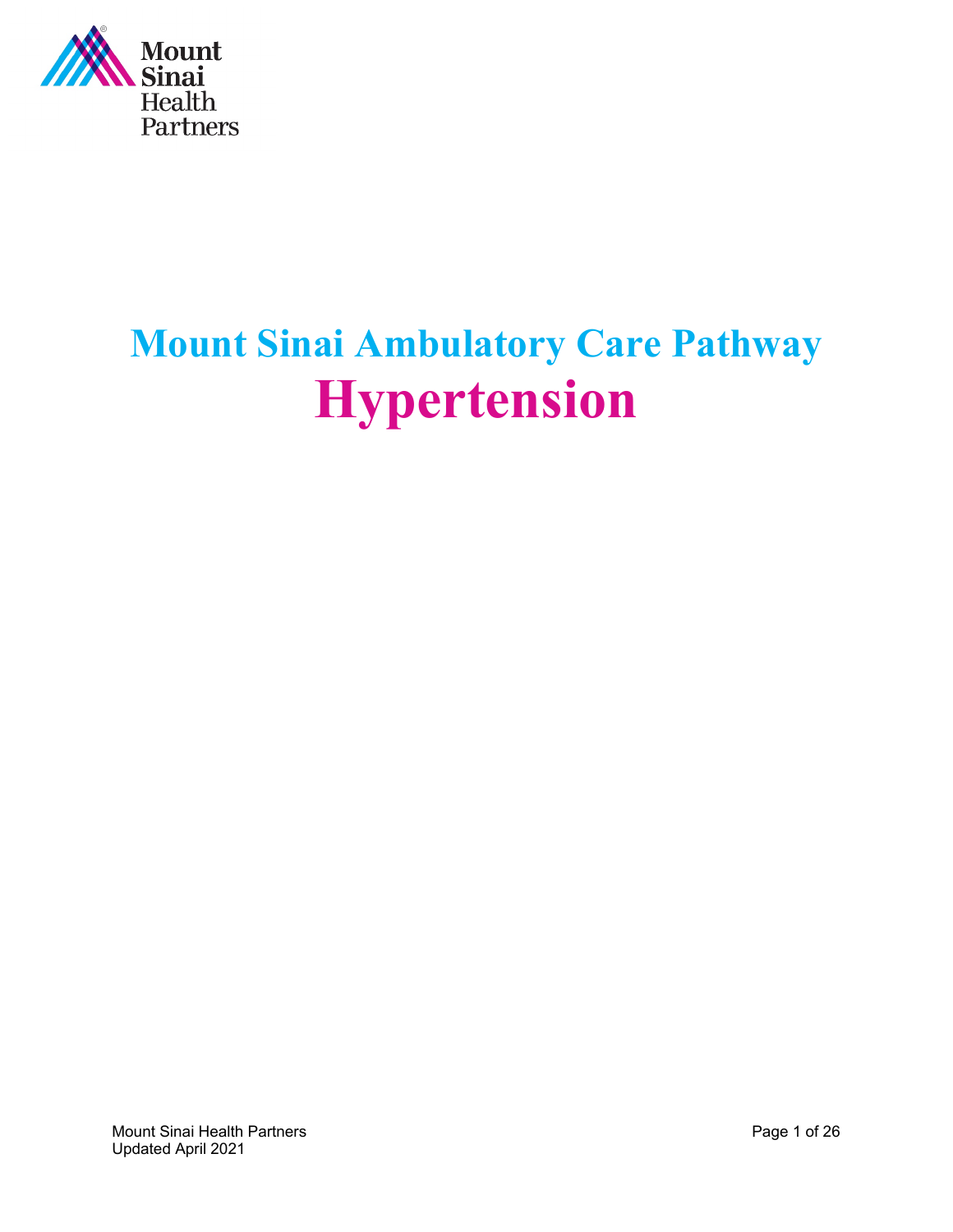

# **Background**

- This document is primarily intended to provide **guidance to support primary care providers and the collaborative team on Hypertension (HTN) management in adults.**
- The optimal care of patients with HTN involves proper measurement, lifestyle counseling, medication management**,** and screening and management of related comorbidities.
- **The optimal HTN care team is multidisciplinary** and may include physicians, NPs, PAs, pharmacists, nutritionists, care managers, behavioral health providers and home health care professionals.
- **Reducing blood pressure may be accomplished** through proper diet, exercise and the use of more established and newer medication options.
- **New medications, while efficacious, are substantially more expensive.**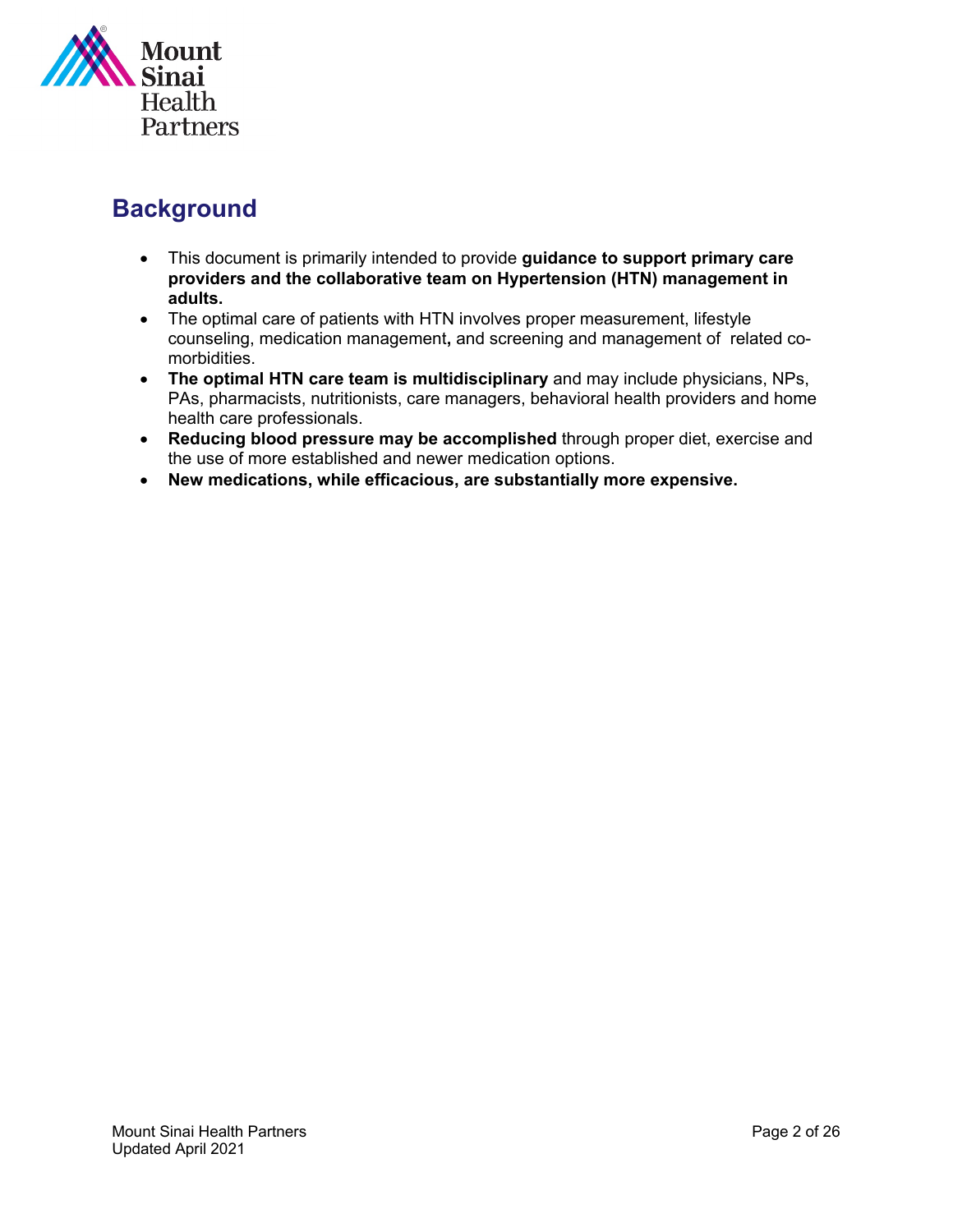

# **Table of Contents**

This 2021 MSHS Hypertension Ambulatory Pathway is organized into the following sections:

| 2. Hypertension Management |
|----------------------------|
|                            |
|                            |
|                            |
|                            |
|                            |
|                            |
|                            |
|                            |
|                            |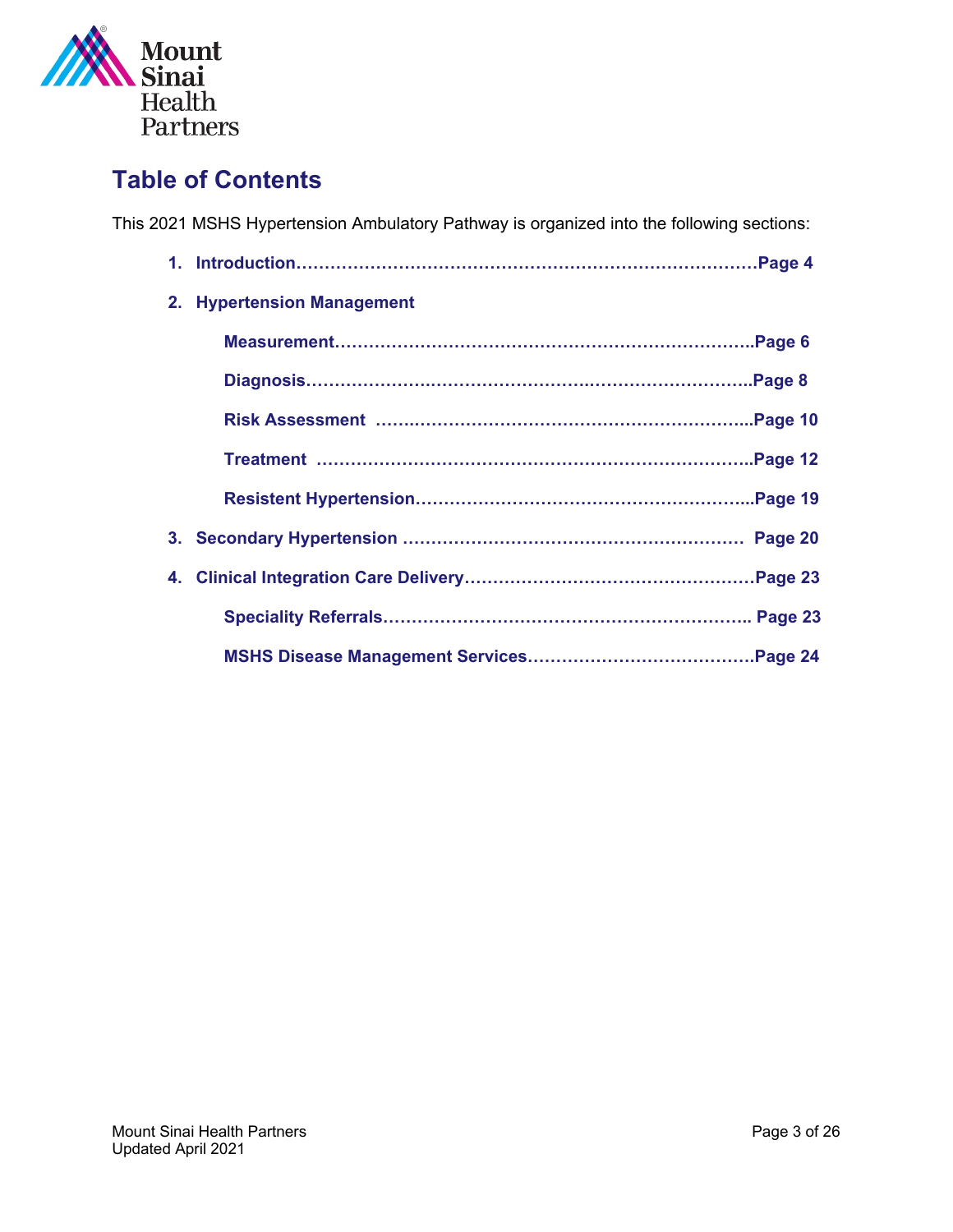# **Introduction**

Multiple organizations including the **American College of Cardiology[1](#page-3-0) , the American College of Physicians/Academy of Family Physicians[2](#page-3-1) and the European Society of Cardiology**[3](#page-3-2) have published guidelines with differing definitions and workflows for the evaluation and treatment of hypertension (HTN). In addition the CMS Healthcare Effectiveness Data and Information Set (HEDIS) performance measure for controlling high blood pressure defines HTN as a blood pressure at or above 140/90[4.](#page-3-3) Since this is the standard used by Medicare and our value based insurers we will continue to use this definition for charting, billing and performance review purposes. With that said, in their 2019 guideline the ACC/AHA emphasizes the critical importance of measuring atherosclerotic cardiovascular disease (ASCVD) risk for all patients with blood pressures at or above 130/80, regardless of stage and incorporating this risk assessment process into treatment goals to drive outcomes<sup>[5](#page-3-4)</sup>.

HTN is a major cause of morbidity and mortality. In the US 37 million adults are taking medication for hypertension and millions more are undiagnosed since elevated blood pressure rarely causes symptoms<sup>[6](#page-3-5)</sup>. Among US adults taking antihypertensive medication, 53% have uncontrolled BP. Of US adults with hypertension, 20% were unaware they had the condition.The incidence of ASCVD and all cause mortality scales with blood pressure increases above 130/80 for those advised to start or already taking anti-hypertensive medications. Individuals with HTN face on average nearly \$2,000 more in annual healthcare expenses than those without HTN.

Thus the need to screen our patients for hypertension and use evidence based guidelines to inform team based treatment strategies

<span id="page-3-0"></span><sup>&</sup>lt;sup>1</sup> Whelton PK, Carey, RM, Aronow WS, et al. 2017

ACC/AHA/AAPA/ABC/ACPM/AGS/APhA/ASH/ASPC/NMA/PCMA guideline for the prevention, detection, evaluation, and management of high blood pressure in adults: a report of the American College of Cardiology/American Heart Association Task Force on Clinical Practice Guidelines. J Am Coll Cardiol 2018;71:e127-248.

<span id="page-3-1"></span><sup>2</sup> Qaseem A, Wilt TJ, Rich R, et al. Pharmacologic Treatment of Hypertension in Adults Aged 60 Years or Older to Higher Versus Lower Blood Pressure Targets: A Clinical Practice Guideline From the American College of Physicians and the American Academy of Family Physicians Ann Intern Med. 2017;166:430- 437.

<span id="page-3-2"></span><sup>&</sup>lt;sup>3</sup> Williams B, Mancia G, spiering w et al. 2018 ESC/ESH Guidelines for the management of arterial hypertension: The Taks force for the management of arterial hypertension of the European Society of Cardiology (ESC) and the European Society of Hypertension. European Heart Journal, 2018;33:3021- 3104.

<span id="page-3-3"></span><sup>4</sup> Controlling High Blood Pressure (CBP), National Center for Quality Assurance, [Controlling High Blood](https://www.ncqa.org/hedis/measures/controlling-high-blood-pressure/)  [Pressure -](https://www.ncqa.org/hedis/measures/controlling-high-blood-pressure/) NCQA. Accessed April 14, 2021.

<span id="page-3-4"></span><sup>&</sup>lt;sup>5</sup> Arnett DK, Blumenthal RS, Albert ma, et al 2019 ACC/AHA Guideline on the Primary Prevention of Cardiovascular Disease: A Report of the American College of Cardiology/American Heart Association Task Force on Clinical Practice Guidelines. Circulation. 2019;140:e596–e646

<span id="page-3-5"></span><sup>6</sup> Centers for Disease Control and Prevention (CDC). Hypertension Cascade: Hypertension Prevalence, Treatment and Control Estimates Among US Adults Aged 18 Years and Older Applying the Criteria From the American College of Cardiology and American Heart Association's 2017 Hypertension Guideline— NHANES 2013–2016external icon. Atlanta, GA: US Department of Health and Human Services; 2019.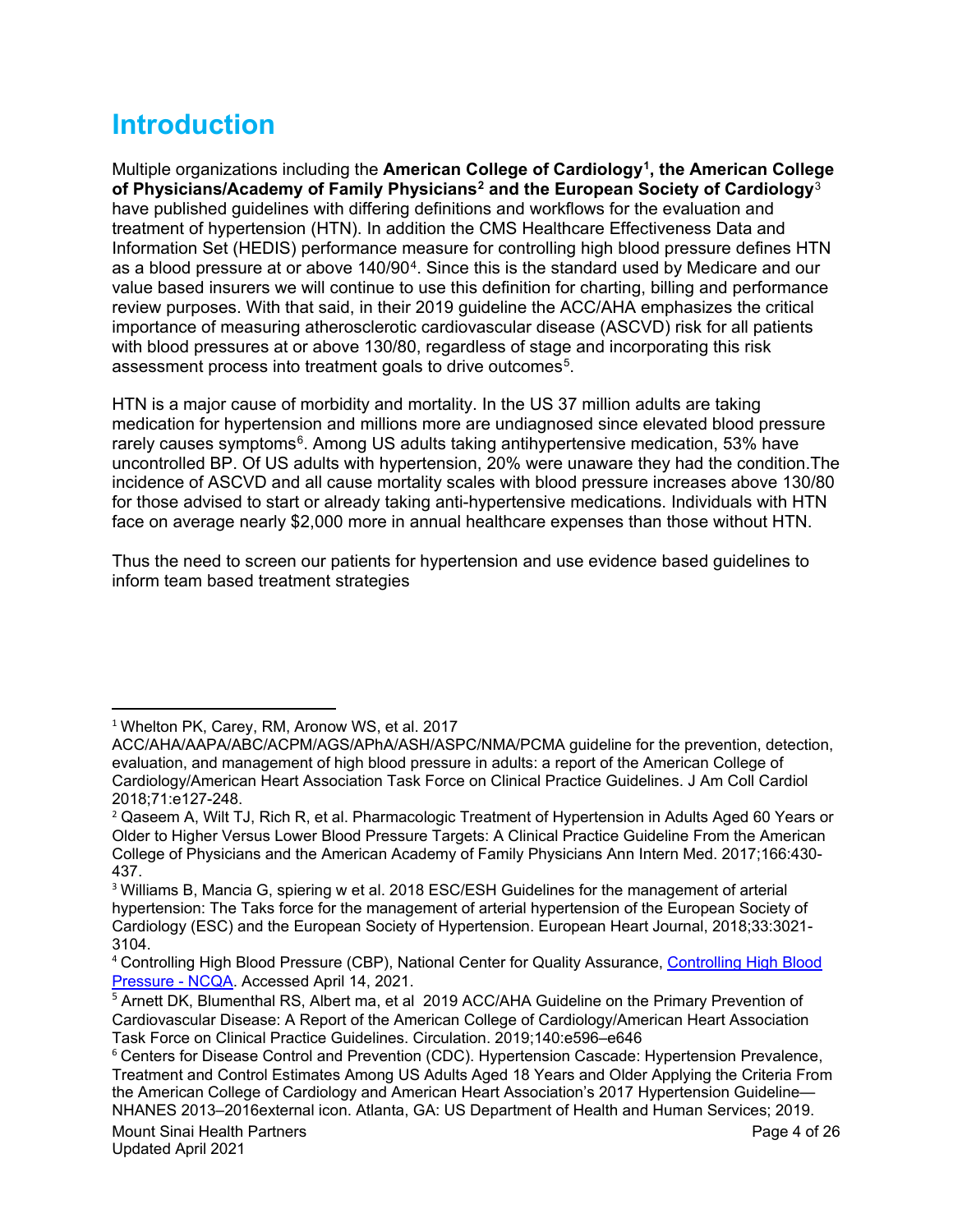### **Ethnicity, Race and HTN[7](#page-4-0)**

Hypertension prevalence, treatment and control rates vary significantly according to ethnicity. Such differences are mainly attributed to genetic differences, but lifestyle and social determinants of health, i.e. food availability and substandard housinglikely affect health behaviors such as diet and stress levels – which appear to be major contributors.

#### *Populations From African Descent*

Black populations, whether residing in Africa, the Caribbean, United States, or Europe, develop hypertension and associated organ damage at younger ages, have a higher frequency of resistant and nighttime hypertension, and a higher risk of kidney disease, stroke, heart failure (HF), and mortality than other ethnic groups.

#### *Populations From Asian Descent*

East Asian populations have a greater likelihood of salt-sensitivity accompanied with mild obesity. When compared to Western populations, East Asian people present a higher prevalence of stroke (particularly hemorrhagic stroke) and non-ischemic HF. Morning hypertension and nighttime hypertension are also more common in Asian, compared with European populations.

South Asian populations originating from the Indian subcontinent have a particularly high risk for cardiovascular and metabolic diseases, including CAD and Type 2 DM. With large hypertensive populations residing in India and China, clinical trials in these populations are required to advise whether current treatment approaches are ideal.

For now management should include standard treatment until more evidence becomes available.

<span id="page-4-0"></span>Mount Sinai Health Partners Page 5 of 26 Updated April 2021  $7$  Unger T, Borghi C, Charchar F, et al. 2020 International Society of Hypertension Global Hypertension Practice Guidelines. Hypertension. 2020;75:1334–1357.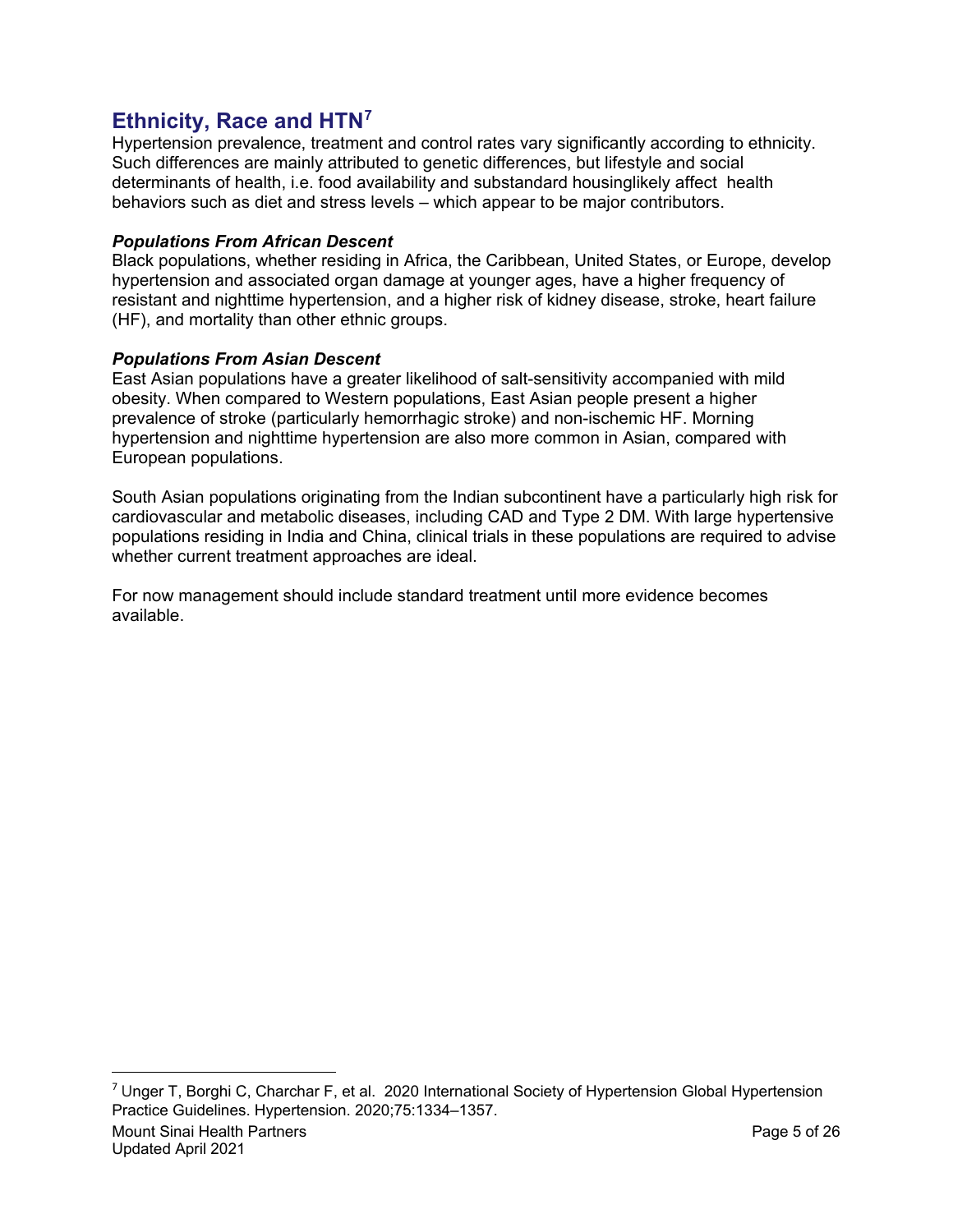# **Measurement[1,](#page-5-0)[7](#page-5-1)**



**Figure 1: How to Measure Blood Pressure[7](#page-5-2)**

#### **Initial Evaluation**

Each practice should establish local protocols for measuring blood pressure that adhere to national recommendations. Measure BP in both arms, preferably simultaneously. If there is a consistent difference (>10 mmHg) between arms with repeated measurements, use the arm with the higher BP. If the difference is >20 mm Hg, consider further investigation.

<span id="page-5-0"></span><sup>&</sup>lt;sup>1</sup> Whelton PK, Carey, RM, Aronow WS, et al. 2017

ACC/AHA/AAPA/ABC/ACPM/AGS/APhA/ASH/ASPC/NMA/PCMA guideline for the prevention, detection, evaluation, and management of high blood pressure in adults: a report of the American College of Cardiology/American Heart Association Task Force on Clinical Practice Guidelines. J Am Coll Cardiol 2018;71:e127-248

<span id="page-5-2"></span><span id="page-5-1"></span> $7$  Unger T, Borghi C, Charchar F, et al. 2020 International Society of Hypertension Global Hypertension Practice Guidelines. Hypertension. 2020;75:1334–1357.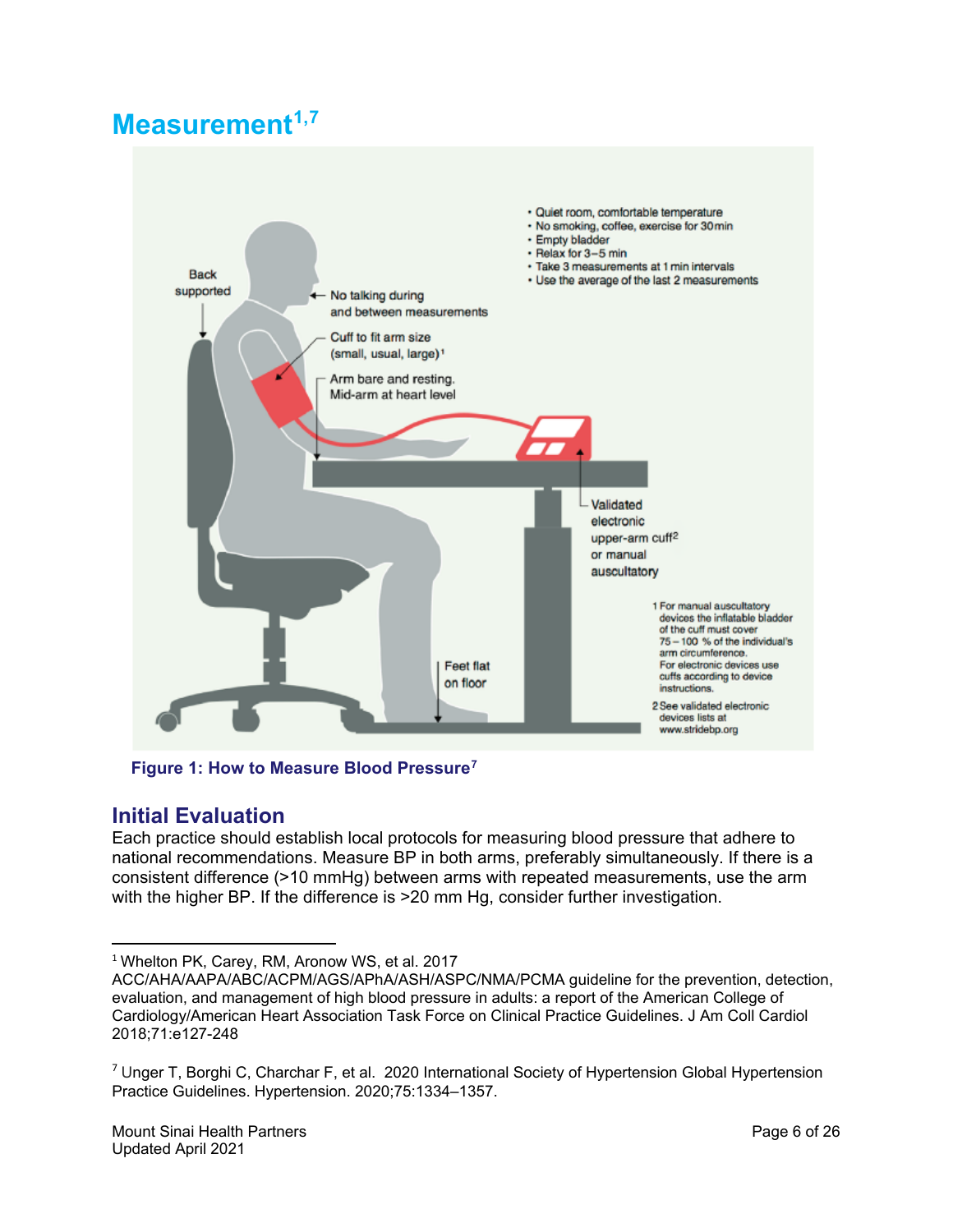### **Standing Blood Pressure**

Measure in treated hypertensives after 1 min and again after 3 min when there are symptoms suggesting postural hypotension and at the first visit in the elderly and people with diabetes

#### **Out-of-Office Blood Pressure Measurement**

Out-of-office BP measurements (by patients at home [HBPM] or with 24-hour ambulatory blood pressure monitoring [ABPM]) are more reproducible than office measurements, more closely associated with hypertension- induced organ damage and the risk of cardiovascular events and can identify both white coat and masked hypertension phenomena (see below).

#### **Out-of-office BP measurement is often necessary for the accurate diagnosis and management of hypertension.**

- **"White coat hypertension"** occurs when blood pressure levels in the office are significantly higher (SBP/DBP > 20/10 mmHg) than readings obtained at home and is found in 15%-30% of patients with elevated BP readings in the office.
- **"Masked hypertension"** occurs when blood pressures in the office are within normal ranges, but high at home. This is found in 9%-30% of adults..
- In untreated or treated subjects with office BPs classified as high-normal BP systolic 130-139 mm Hg or diastolic 85-89 or grade 1 hypertension (systolic 140–159 mm Hg and/or diastolic 90–99 mm Hg), the BP level should be confirmed with repeated office visits or using HBPM or ABPM.
- While ABPM may be more accurate than HBPM, it is more cumbersome to use, particularly if repeated measurements are required over time.

#### **Table 1: Blood Pressure Measurement Plan According to Office Blood Pressure Levels[7](#page-6-0)**

| Office Blood Pressure Levels (mmHg) |                                |                              |  |  |
|-------------------------------------|--------------------------------|------------------------------|--|--|
| < 130/85                            | 130-159/85-99                  | >160/100                     |  |  |
| Remeasure within 3 years (1         | If possible, confirm with out- | Confirm within a few days or |  |  |
| year in those with other risk       | of-office blood pressure       | weeks                        |  |  |
| factors)                            | measurement (high              |                              |  |  |
|                                     | possibility of white coat or   |                              |  |  |
|                                     | masked hypertension).          |                              |  |  |
|                                     | Alternatively, confirm with    |                              |  |  |
|                                     | repeated office visits.        |                              |  |  |

<span id="page-6-0"></span>Mount Sinai Health Partners Page 7 of 26 Updated April 2021  $7$  Unger T, Borghi C, Charchar F, et al. 2020 International Society of Hypertension Global Hypertension Practice Guidelines. Hypertension. 2020;75:1334–1357.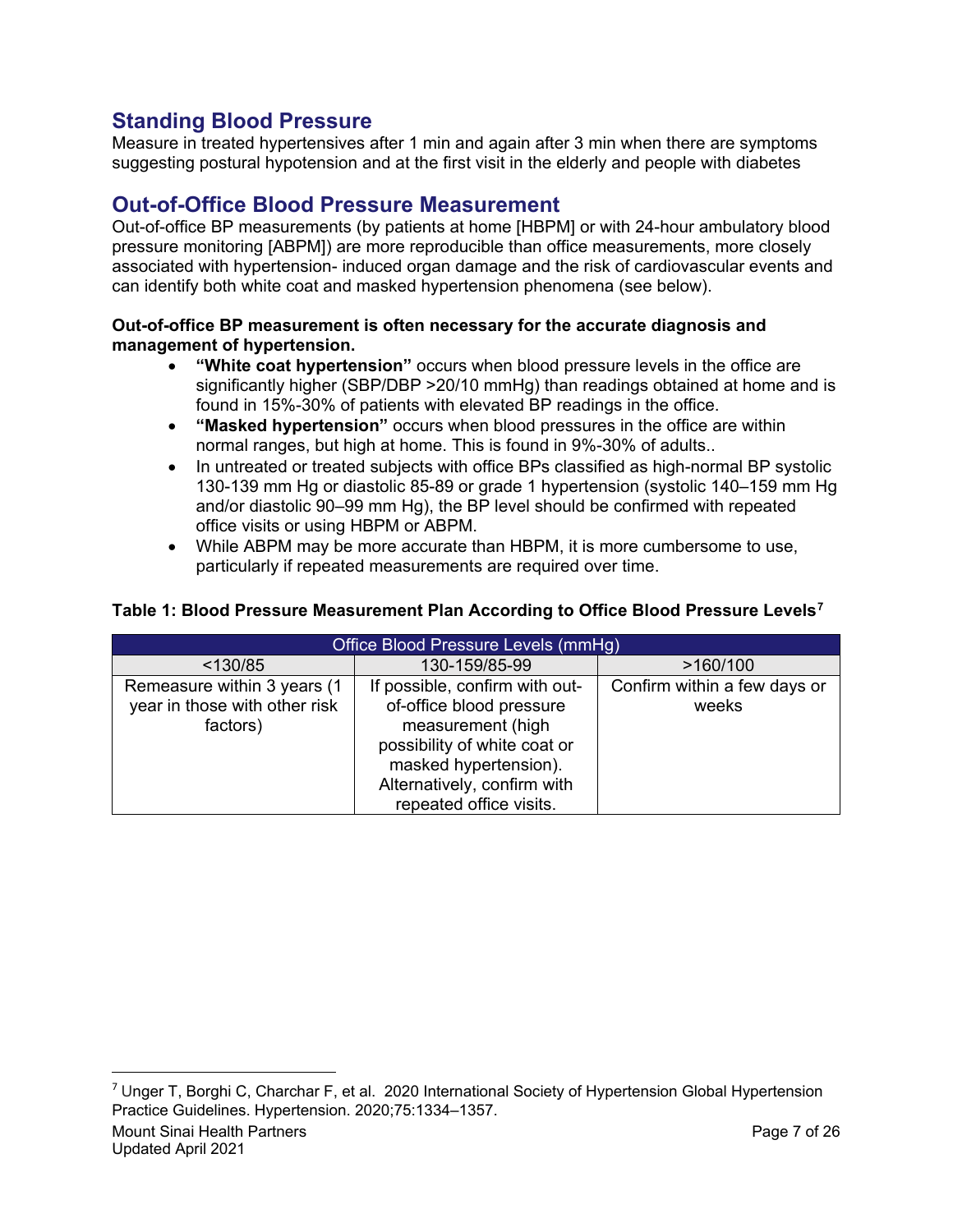|  |  |  | Table 2: Clinical Use of Home Blood Pressure (BP) Monitoring <sup>7</sup> |  |
|--|--|--|---------------------------------------------------------------------------|--|
|  |  |  |                                                                           |  |

|                      | Home Blood Pressure Monitoring                                                       |  |  |
|----------------------|--------------------------------------------------------------------------------------|--|--|
| Condition            | As for office blood pressure (see above)                                             |  |  |
| Position             | As for office BP (see above)                                                         |  |  |
| <b>Device</b>        | Validated electronic (oscillometric) upper-arm cuff device                           |  |  |
|                      | (See approved devices at https://www.validatebp.org). <sup>8</sup>                   |  |  |
| Cuff                 | Size according to the individual's arm circumference                                 |  |  |
| Measurement protocol | Before each visit to the health professional:                                        |  |  |
|                      | 3-7 day monitoring in the morning (before drug<br>intake if treated) and the evening |  |  |
|                      | Two measurements on each occasion after 5 min                                        |  |  |
|                      | sitting rest and 1 min between measurements                                          |  |  |
|                      | Long-term follow-up of treated hypertension:                                         |  |  |
|                      | 1-2 measurements per week or month                                                   |  |  |
| Interpretation       | Average home blood pressure after excluding readings                                 |  |  |
|                      | of the first day $\geq$ 135 or 85 mmHg indicates hypertension                        |  |  |

#### **Management Guidelines**

- Provide recommendations for the frequency of home blood pressure monitoring (e.g., daily versus three times weekly).
- Acknowledge that individual BP readings may vary substantially
- Provide guidance for provider notification about high blood pressure readings (e.g. call primary care provider or team member if above 180/100 mmHg).
- Set office follow-up date with primary care provider or team member to review blood pressure monitor diary (e.g., 2-4 weeks)

# **Diagnosis[1,](#page-7-2)[7](#page-7-3)**

The diagnosis of hypertension can be challenging and may require obtaining multiple blood pressure readings in the office and in the patient's home. **Hypertension can be diagnosed when a person's systolic blood pressure (SBP) in the office is ≥140 mm Hg and/or their diastolic blood pressure (DBP) is ≥ 90 mm Hg following repeated examination usually** 

<span id="page-7-2"></span><span id="page-7-1"></span><sup>1</sup> Whelton PK, Carey, RM, Aronow WS, et al. 2017

<span id="page-7-0"></span> <sup>8</sup> American Medical Association (AMA) convened an Independent Review Committee, composed of members who are experts in the hypertension field, to assess whether a BP measurement device satisfied the Validated Device Listing Criteria, 2021

ACC/AHA/AAPA/ABC/ACPM/AGS/APhA/ASH/ASPC/NMA/PCMA guideline for the prevention, detection, evaluation, and management of high blood pressure in adults: a report of the American College of Cardiology/American Heart Association Task Force on Clinical Practice Guidelines. J Am Coll Cardiol 2018;71:e127-248.

<span id="page-7-3"></span> $7$  Unger T, Borghi C, Charchar F, et al. 2020 International Society of Hypertension Global Hypertension Practice Guidelines. Hypertension. 2020;75:1334–1357.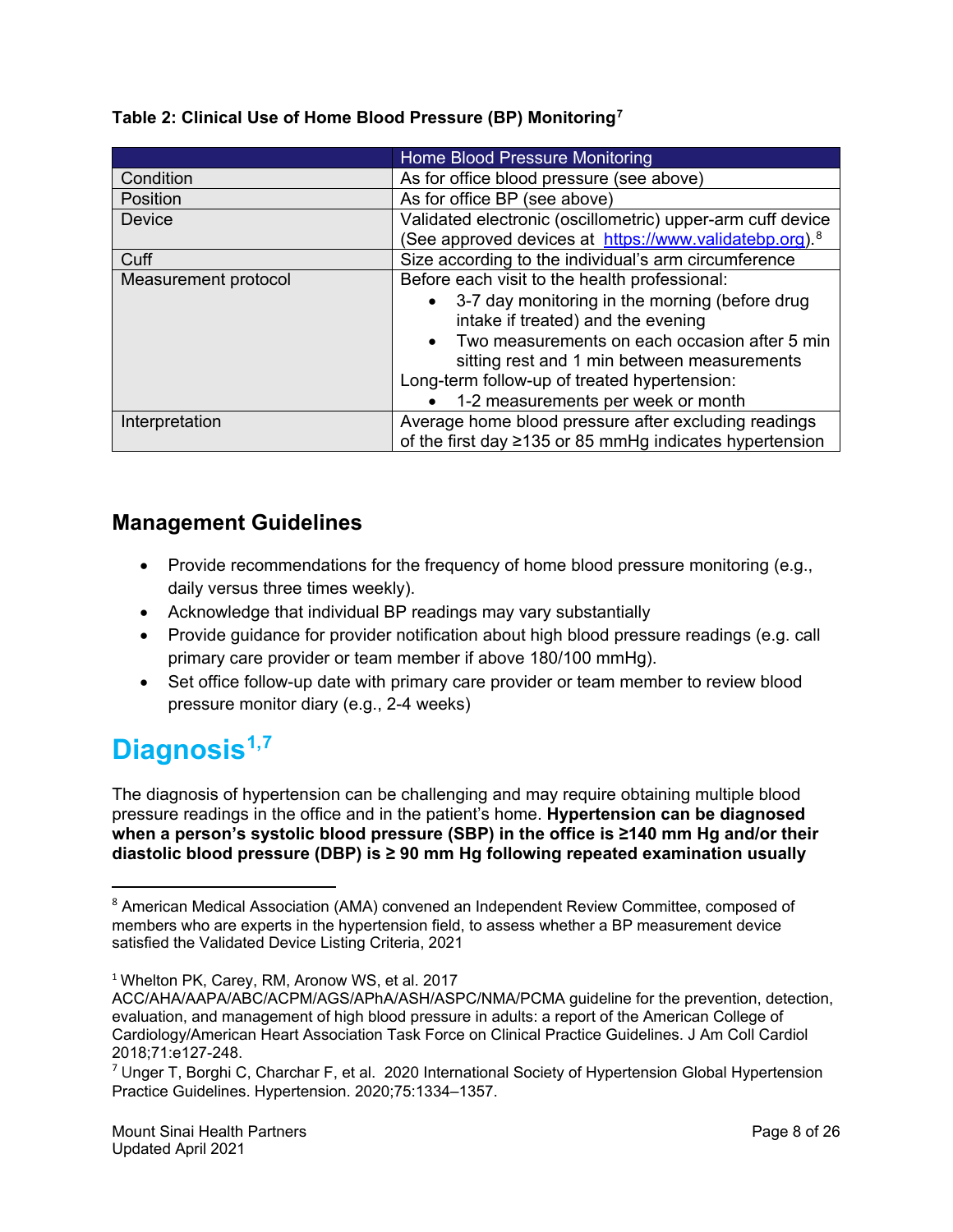**over 2-3 office visits at 1-4 week intervals**. Diagnosis can be made on a single visit if BP is ≥ 180/110 mm Hg and there is evidence of CVD.

High-normal BP is intended to identify individuals who could benefit from lifestyle interventions and who would receive pharmacological treatment, if compelling indications are present.

**Isolated Systolic Hypertension, defined as a SBP ≥140 mm Hg with normal DBP,** is common in young and in elderly people. In young adults, isolated systolic hypertension is the most common form of essential hypertension and in the elderly it reflects stiffening of the large arteries with an increase in pulse pressure (difference between SBP and DBP).

Table 3. Classification of Hypertension Based on Office Blood Pressure (BP) Measurement<sup>[7](#page-8-0)</sup>

| Category             | <b>Office Blood Pressure</b> | Home Blood Pressure   |
|----------------------|------------------------------|-----------------------|
| Normal BP            | $<$ 130 and $<$ 85           | $<$ 135 and/or $<$ 85 |
| High-normal BP       | 130-139 and/or 85-89         |                       |
| Grade 1 hypertension | 140-159 and/or 90-99         | $>135$ and/or $>85$   |
| Grade 2 hypertension | $≥160$ and/or $>100$         |                       |

### **Key steps in the management of HTN include the following:**

- Confirm the diagnosis
- Calculate the 10-year risk of a first atherosclerotic cardiovascular disease event using the race and sex-specific pooled cohort equations to better stratify atherosclerotic cardiovascular disease risk (e.g. [http://tools.acc.org/ASCVD-Risk-Estimator-](http://tools.acc.org/ASCVD-Risk-Estimator-Plus/%23!/calculate/estimate/)[Plus/#!/calculate/estimate/\)](http://tools.acc.org/ASCVD-Risk-Estimator-Plus/%23!/calculate/estimate/).

This risk tool is best validated among non-Hispanic whites and non-Hispanic blacks living in the United States and it may over- or under-estimate risk. For example, the presence of chronic kidney disease (CKD) markedly increases cardiovascular risk, but is not incorporated into this risk calculator. As a result, ASCVD risk is underestimated in patients with CKD. Clinicians may consider use of another risk prediction tool if validated in a population with similar characteristics to the evaluated patient.

- Evaluate for potential comorbid conditions and complications of HTN that may lower goal blood pressure to <130/80.
- Patients with high-normal BP and a 10-yr risk for ASCVD risk >10% can be treated with medical therapy while those with a risk <10% should be managed with nonpharmacological therapy.
- Engage patients in shared decision making based on co-morbidities and CV risk to set therapeutic goals. Patients should know their current cardiovascular risk and how it relates to decisions about their therapy
- Shared decision making occurs when practitioners engage patients in discussions about personalized ASCVD risk estimates and their implications on the perceived benefits of preventive strategies, including lifestyle habits, goals, and medical therapies. Collaborative decisions are more likely to address potential barriers to treatment options and increase long term adherence to medications and lifestyle modifications.

<span id="page-8-0"></span> <sup>7</sup> Unger T, Borghi C, Charchar F, et al. 2020 International Society of Hypertension Global Hypertension Practice Guidelines. Hypertension. 2020;75:1334–1357.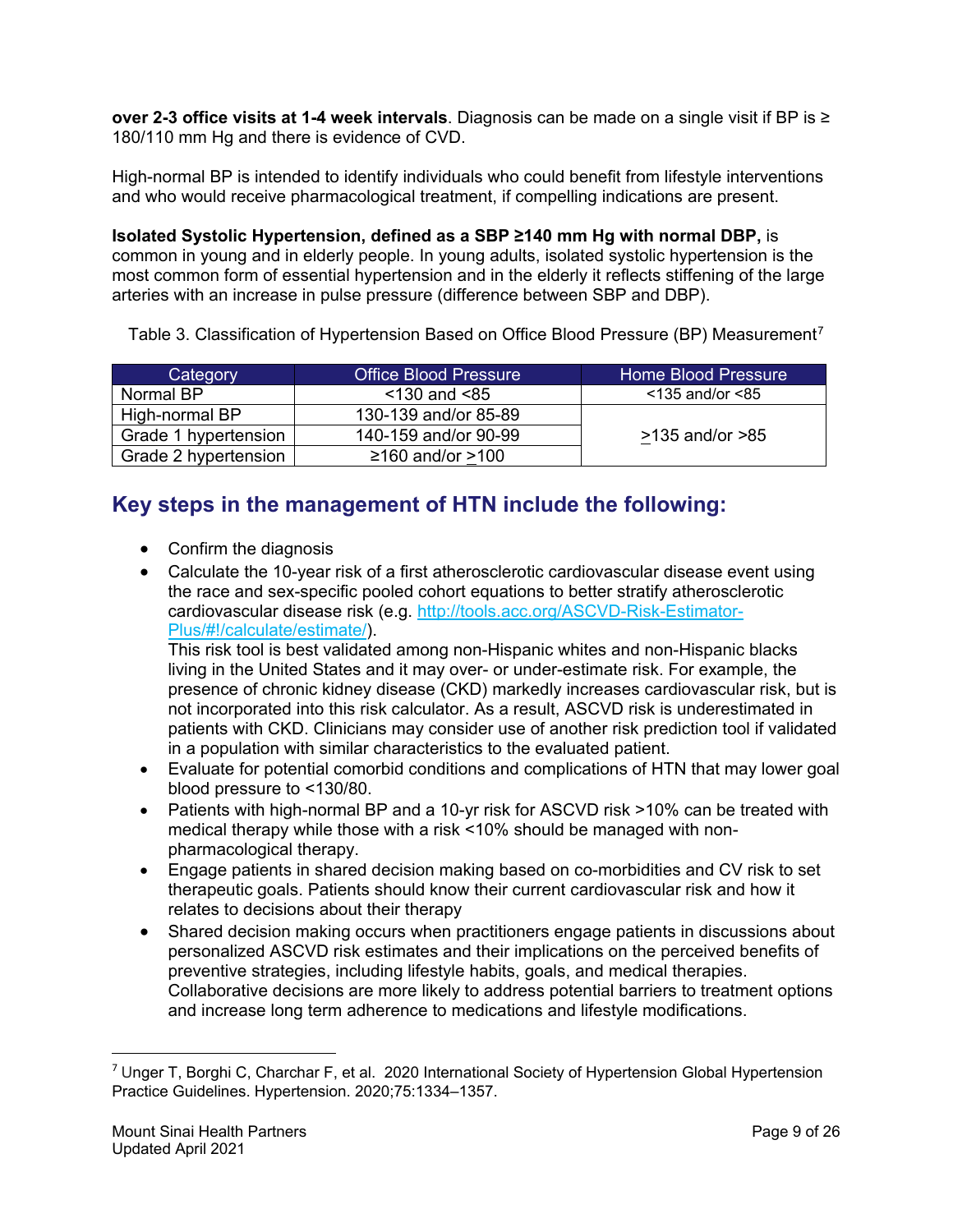• Follow-up visits should include most components of the initial comprehensive medical evaluation, including interval medical history, assessment of medication adherence, medication taking behavior and intolerance/side effects, physical examination and laboratory evaluation as appropriate, and assessment of risk for complications, selfmanagement behaviors, nutrition, and psychosocial health

# **Risk Assessment[7](#page-9-0)**

History should include a full assessment for personal and family history of risk factors for CVD, current symptoms, medications or substances and lifestyles that can contribute to elevated blood pressure.

#### **More than 50% of hypertensive patients have additional CVD risk factors, the most common additional risk factors are:**

- Diabetes (15%–20%), lipid disorders (elevated LDL-C and triglycerides, 30%), overweight- obesity (40%), metabolic syndrome (40%), hyperuricemia (25%), peripheral arterial disease, CVA including lacunar infarcts as well as smoking, high alcohol intake, and sedentary lifestyle.
- The presence of one or more additional CVD risk factors proportionally increases the risk of coronary, cerebrovascular, and renal diseases in hypertensive patients.

<span id="page-9-0"></span>l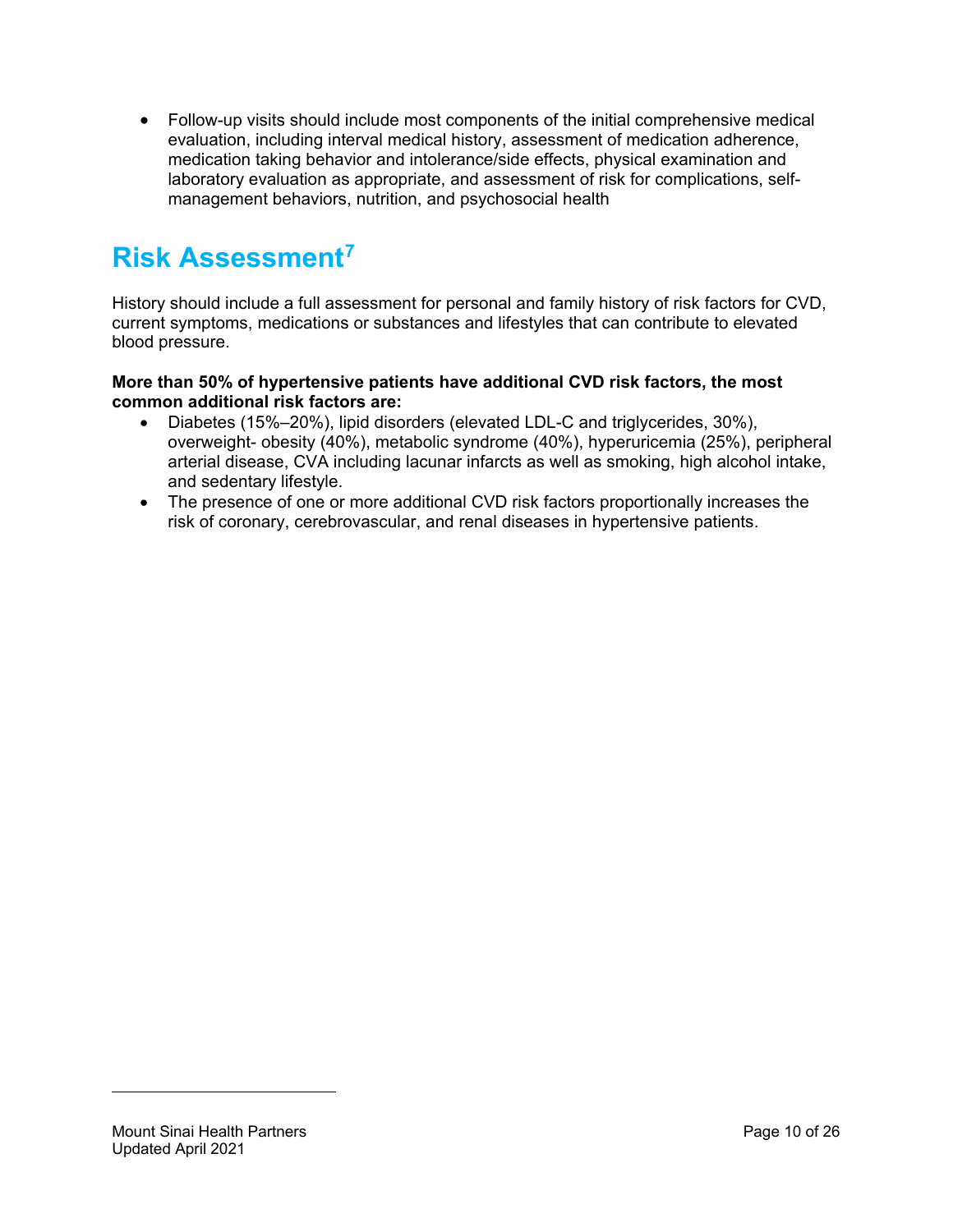

#### **Figure 2: Hypertension Diagnosis, Evaluation, and Treatment Algorithm[7](#page-10-0)**

<span id="page-10-0"></span>Figure 5. ISH 2020 EBBENTIAL recommendations (minimum standards of care).

Labs should include a basic metabolic panel (BMP), lipids, U/A and EKG. Additional investigations, when indicated, can be undertaken to assess and confirm suspicion of HTN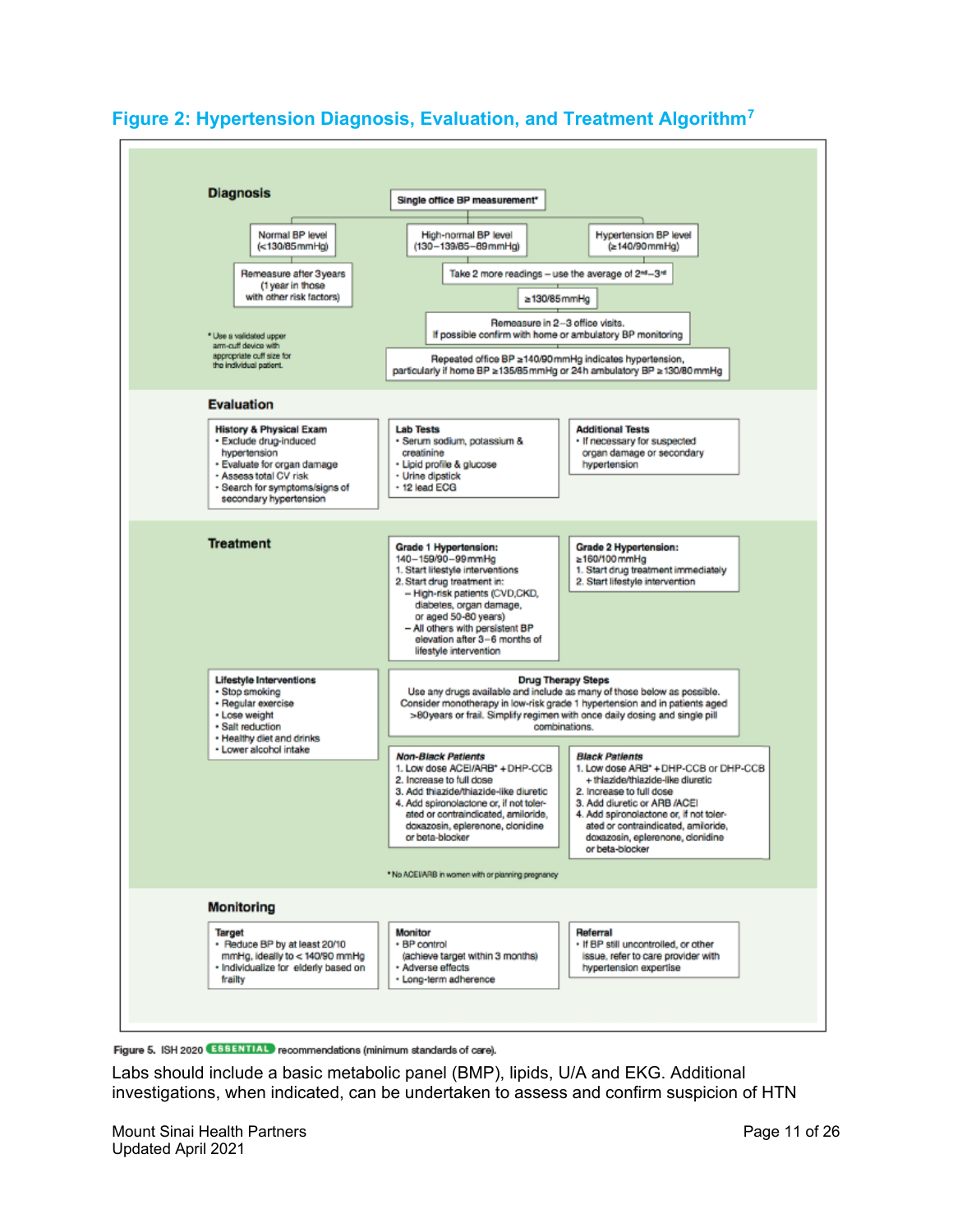Mediated Organ Damage (HMOD), coexistent diseases and/or secondary hypertension. These include Fundoscopy,Transthoracic Echocardiography, Carotid Duplex Scans, and Kidney/Renal Artery imaging.

Elevated serum uric acid (UA) is common in patients with hypertension and patients with gout with a uric acid > 6mg/dl, should be treated with diet, urate influencing drugs (losartan, fibrates, atorvastatin) or urate lowering drugs.

| Table 4. Simplified Classification of Hypertension Risk according to additional Risk  |  |
|---------------------------------------------------------------------------------------|--|
| Factors, Hypertension-Mediated Organ Damage (HMOD), and Previous Disease <sup>7</sup> |  |

| Other Risk Factors,<br>HMOD, or Disease | High – Normal            |  | Grade 1<br>SBP 140-159 | Grade 2                         |  |
|-----------------------------------------|--------------------------|--|------------------------|---------------------------------|--|
|                                         | SBP 130-139<br>DBP 85-89 |  | DBP 90-99              | $SBP \ge 160$<br>DBP $\geq 100$ |  |
| No other risk factors                   | Low                      |  | Low                    | <b>Moderate</b><br><b>High</b>  |  |
| 1 or 2 risk factors                     | Low                      |  | <b>Moderate</b>        | High                            |  |
| $\geq$ 3 risk factors                   | <b>Moderate</b><br>Low   |  | <b>High</b>            | <b>High</b>                     |  |
| HMOD, CKD grade                         | <b>High</b>              |  | <b>High</b>            | <b>High</b>                     |  |
| 3, diabetes mellitus,                   |                          |  |                        |                                 |  |
| <b>CVD</b>                              |                          |  |                        |                                 |  |

\*Example based on 60 yr old male patient. Categories of risk will vary according to age and sex

# **Treatment[1,](#page-11-1)[7](#page-11-2)**

The therapeutic strategy must include lifestyle modifications, BP control to target and effective treatment of other risk factors to optimize reduction of residual cardiovascular risk. The combined treatment of hypertension, HMOD and additional cardiovascular risk factors reduces the rate of CVD beyond BP control alone.

#### **Table 5: Lifestyle Modifications[7](#page-11-3)**

| Salt reduction      | There is strong evidence for a relationship between high salt<br>intake and increased blood pressure. Reduce salt added |
|---------------------|-------------------------------------------------------------------------------------------------------------------------|
|                     | when preparing foods, and at the table. Avoid or limit                                                                  |
|                     | consumption of high salt foods such as soy sauce, fast foods,                                                           |
|                     | and processed foods including breads and cereals high in salt.                                                          |
| <b>Healthy diet</b> | Eating a diet that is rich in whole grains, fruits, vegetables,                                                         |
|                     | polyunsaturated fats, and dairy products, and reducing food                                                             |

 $7$  Unger T, Borghi C, Charchar F, et al. 2020 International Society of Hypertension Global Hypertension Practice Guidelines. Hypertension. 2020;75:1334–1357.

<span id="page-11-1"></span><span id="page-11-0"></span><sup>&</sup>lt;sup>1</sup> Whelton PK, Carey, RM, Aronow WS, et al. 2017

<span id="page-11-3"></span><span id="page-11-2"></span>ACC/AHA/AAPA/ABC/ACPM/AGS/APhA/ASH/ASPC/NMA/PCMA guideline for the prevention, detection, evaluation, and management of high blood pressure in adults: a report of the American College of Cardiology/American Heart Association Task Force on Clinical Practice Guidelines. J Am Coll Cardiol 2018;71:e127-248.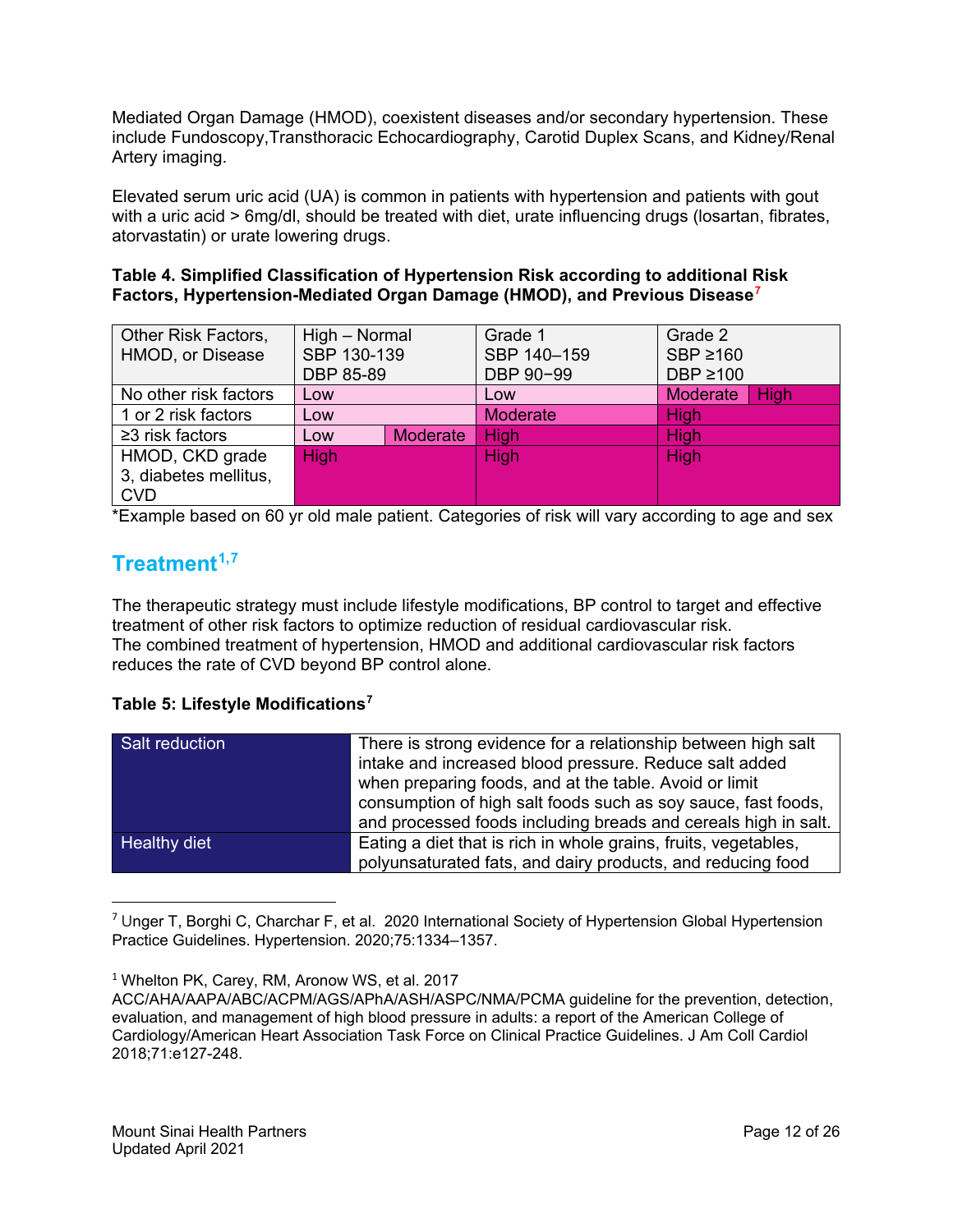|                                                         | high in sugar, saturated fat, and trans fats, such as the DASH<br>diet (www.dashforhealth.com). Increase intake of vegetables<br>high in nitrates known to reduce BP, such as leafy vegetables<br>and beetroot. Other beneficial foods and nutrients include<br>those high in magnesium, calcium, and potassium, such as<br>avocados, nuts, seeds, legumes, and tofu.                                                                                                                                                                                                       |
|---------------------------------------------------------|-----------------------------------------------------------------------------------------------------------------------------------------------------------------------------------------------------------------------------------------------------------------------------------------------------------------------------------------------------------------------------------------------------------------------------------------------------------------------------------------------------------------------------------------------------------------------------|
| <b>Healthy drinks</b>                                   | Moderate consumption of coffee, green and black tea. Other<br>beverages that can be beneficial include hibiscus tea,<br>pomegranate juice, beetroot juice, and cocoa.                                                                                                                                                                                                                                                                                                                                                                                                       |
| <b>Moderation of alcohol</b><br>consumption             | Positive linear association exists between alcohol<br>consumption, blood pressure, the prevalence of hypertension,<br>and CVD risk. The recommended daily limit for alcohol<br>consumptions in 2 standard drinks for men and 1.5 for women<br>(10 g alcohol/standard drink). Avoid binge drinking.                                                                                                                                                                                                                                                                          |
| Weight reduction                                        | Body weight control is indicated to avoid obesity. Particularly<br>abdominal obesity should be managed. A waist-to-height ratio<br><0.5 is recommended for all populations.                                                                                                                                                                                                                                                                                                                                                                                                 |
| Smoking cessation                                       | Smoking is a major risk factor for CVD, COPD, and cancer.<br>Smoking cessation and referral to smoking cessation<br>programs are advised.                                                                                                                                                                                                                                                                                                                                                                                                                                   |
| Regular physical activity                               | Studies suggest that regular aerobic and resistance exercise<br>may be beneficial for both the prevention and treatment of<br>hypertension. Moderate intensity aerobic exercise (walking,<br>jogging, cycling, yoga, or swimming) for 30 minutes on 5-7<br>days per week or HIIT (high intensity interval training) which<br>involves alternating short bursts of intense activity with<br>subsequent recovery periods of lighter activity. Strength<br>training can also help reduce blood pressure. Performance of<br>resistance/strength exercises on 2-3 days per week. |
| Reduce stress and induce<br>mindfulness                 | Chronic stress has been associated to high blood pressure<br>later in life. Although more research is needed to determine<br>the effects of chronic stress on blood pressure, randomized<br>clinical trials examining the effects of transcendental<br>meditation/mindfulness on blood pressure suggest that this<br>practice lowers blood pressure. Stress should be reduced and<br>mindfulness or meditation introduced into the daily routine.                                                                                                                           |
| Complementary, alternative,<br>or traditional medicines | Large proportions of hypertensive patients use<br>complementary, alternative, or traditional medicines (in<br>regions such as Africa and China).) yet large-scale and<br>appropriate clinical trials are required to evaluate the efficacy<br>and safety of medicines. Thus, use of such treatment is not<br>yet supported.                                                                                                                                                                                                                                                 |
| Reduce exposure to air<br>pollution                     | Evidence from studies support a negative effect of air pollution<br>on blood pressure in the long term.                                                                                                                                                                                                                                                                                                                                                                                                                                                                     |

#### **Medication Management - Ideal characteristics of medication treatment include:**

• Treatments should be evidence-based in relation to morbidity/mortality prevention.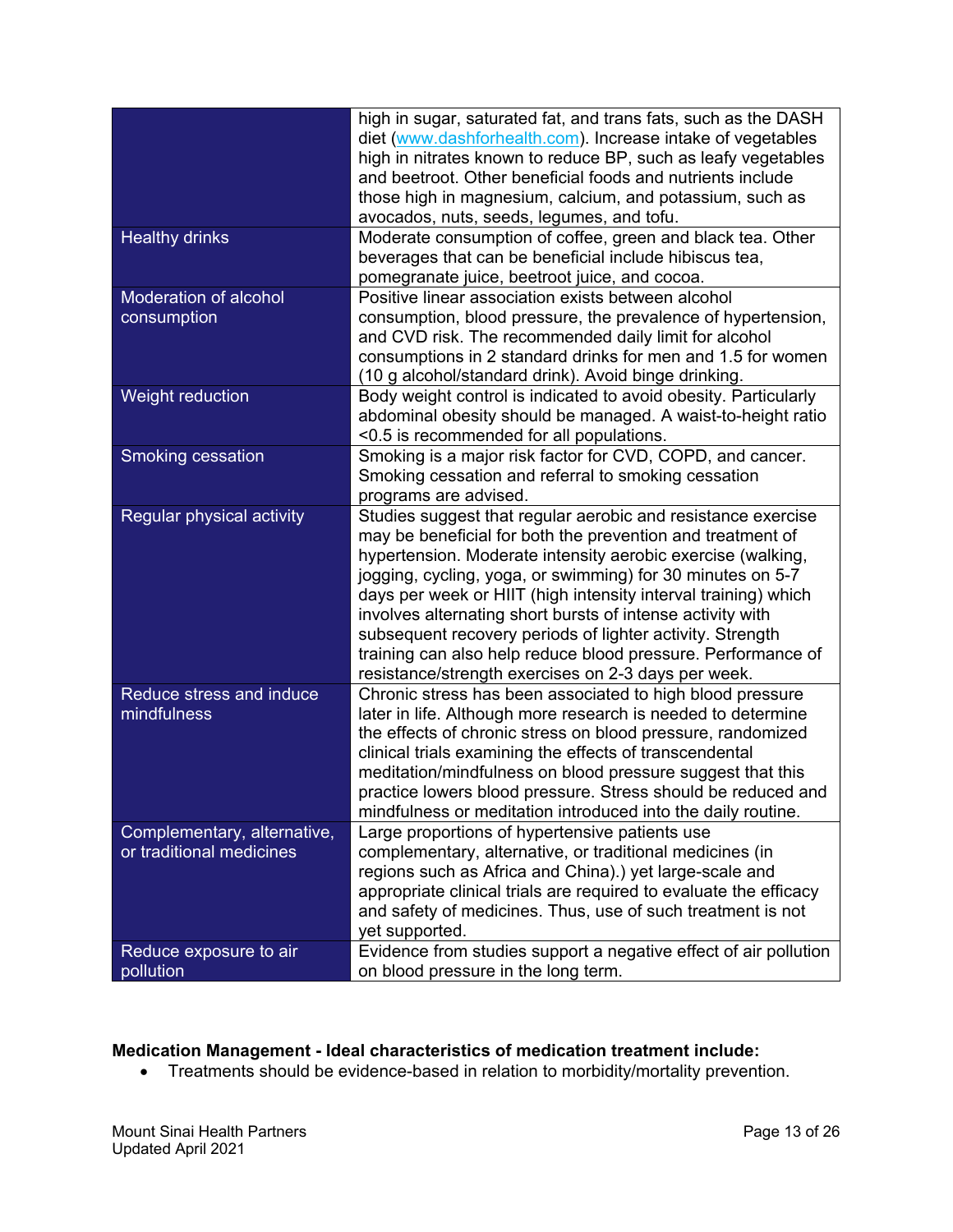- **Use once-daily regimen whenever possible, which provides 24-hour blood pressure control.**
- Treatment should be affordable and/or cost-effective relative to other agents.
- Treatments should be well-tolerated.
- For older adults (≥65 yr of age) with hypertension and a high burden of comorbidity and frailty/limited life expectancy, clinical judgment, patient preference,and a team-based approach to assess risk/benefit are reasonable for decisions regarding intensity of BP lowering and choice of antihypertensive drugs.
- There should be evidence of benefits of use of the medication in populations to which it is to be applied.

#### **A reduction in BP of 20/10 mm Hg is associated with a 50% decrease in cardiovascular risk.**

First-line pharmacological therapy is recommended as a single pill, combination pill or multiple pills, using a DHP-CCB + ARB/ACE or in Black patients, a thiazide-like diuretic + DHP-CCB or DHP-CCB + ARB. In Black patients, use ARB, not ACE, as angioedema is about 3 times more likely to occur with ACE inhibitors in these individuals.

### **Medication Adherence[1,](#page-13-0)[7](#page-13-1)**

#### **Evaluate at each visit and prior to escalation of antihypertensive treatment. Consider the following strategies to improve Medication Adherence**

- Use once-daily dosing or single pill combinations (see Table 8)
- Empowerment-based counseling for self-management
- Providing adherence advice to patients, such as linking adherence to daily habits
- Home BP monitoring
- Reminder packaging of medications
- Electronic adherence aids such as mobile phones or short messages services
- Recognize and address comorbid behavioral health disorders
- Multidisciplinary healthcare team approach (i.e. pharmacists) to improve monitoring for adherence

### **Treatment Targets[1,](#page-13-2)[7](#page-13-3)**

The treatment goal for most patients who are not at increased risk of atherosclerotic cardiovascular disase is <140/90 mmHg. Patients at increased ASCVD risk and/or have other

<span id="page-13-0"></span><sup>&</sup>lt;sup>1</sup> Whelton PK, Carey, RM, Aronow WS, et al. 2017

ACC/AHA/AAPA/ABC/ACPM/AGS/APhA/ASH/ASPC/NMA/PCMA guideline for the prevention, detection, evaluation, and management of high blood pressure in adults: a report of the American College of Cardiology/American Heart Association Task Force on Clinical Practice Guidelines. J Am Coll Cardiol 2018;71:e127-248

<span id="page-13-3"></span><span id="page-13-2"></span><span id="page-13-1"></span> $7$  Unger T, Borghi C, Charchar F, et al. 2020 International Society of Hypertension Global Hypertension Practice Guidelines. Hypertension. 2020;75:1334–1357.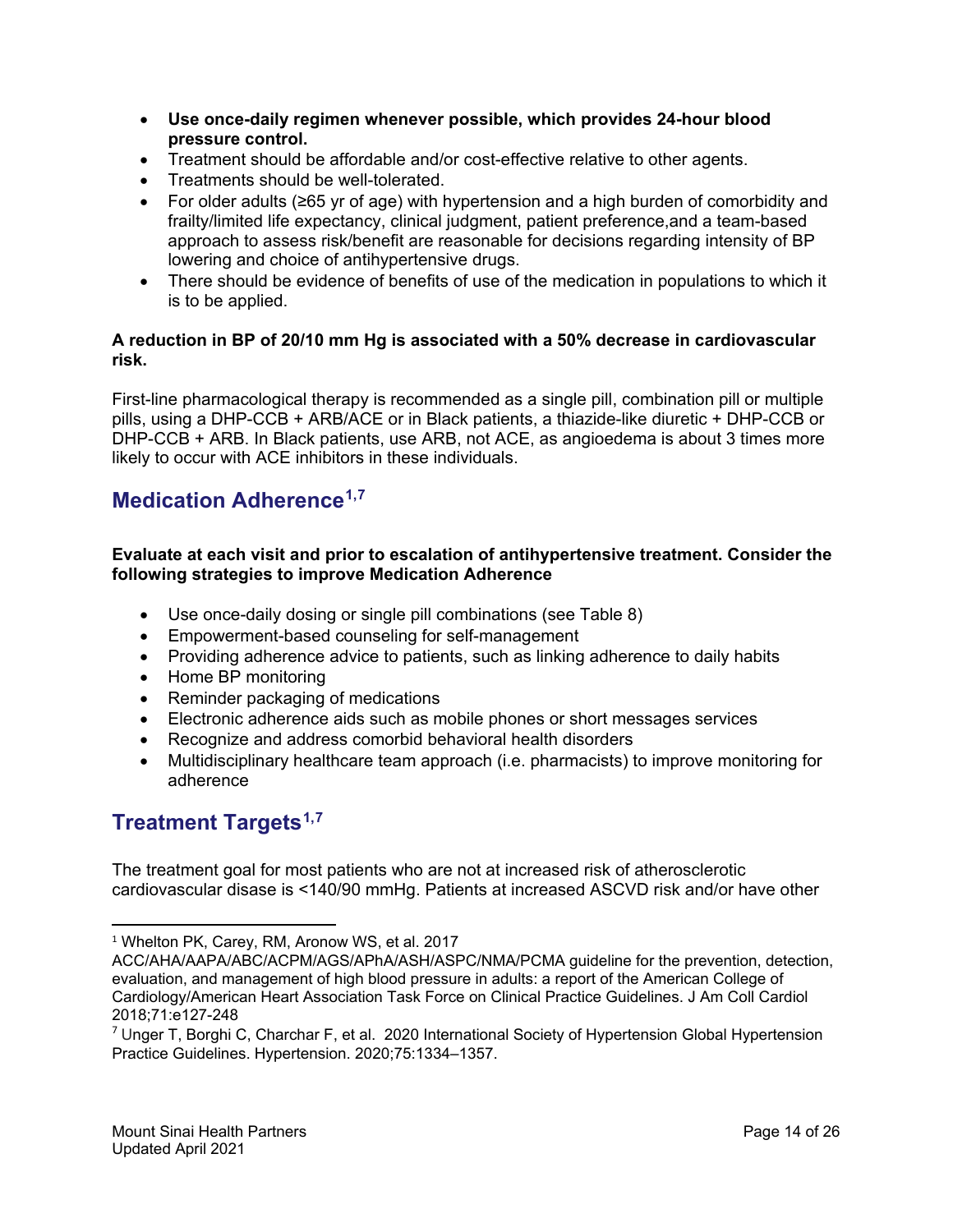comorbid disorders appear to benefit from lower blood pressure targets, as indicated below. Treatment goals for patients should be individualized, taking into consideration the severity of comorbid disorders, estimated longevity, and risk of hypotension.

|  |  |  | Table 6: Treatment Targets <sup>1,7</sup> |
|--|--|--|-------------------------------------------|
|--|--|--|-------------------------------------------|

| <b>Target Blood Pressure</b> | <b>Risk Profiles and Comorbid Disorders</b>          |  |  |
|------------------------------|------------------------------------------------------|--|--|
| $<$ 140/90                   | ASCVD Risk <10%                                      |  |  |
|                              | ASCVD Risk >10%                                      |  |  |
|                              | Known CAD, prior stroke or TIA                       |  |  |
|                              | <b>HFpEF</b>                                         |  |  |
| < 130/80                     | HFrEF and achieved maximally tolerated doses of GDMT |  |  |
|                              | Diabetes mellitus                                    |  |  |
|                              | Chronic kidney disease                               |  |  |
|                              | Chronic obstructive pulmonary disease                |  |  |

#### **Table 7. Oral Anti Hypertensive Drugs[1](#page-14-2)**

| <b>Class</b>          | <b>Drug</b>         | <b>Usual</b><br>Dose,<br>Range<br>(mg/day) | <b>Daily</b><br><b>Frequency</b> | <b>Comments</b>                                                                                  |
|-----------------------|---------------------|--------------------------------------------|----------------------------------|--------------------------------------------------------------------------------------------------|
| <b>Primary Agents</b> |                     |                                            |                                  |                                                                                                  |
|                       | Chlorthalidone      | $12.5 - 25$                                |                                  | Chlorthalidone is preferred on<br>the basis of prolonged half-life                               |
| Thiazide or thiazide- | Hydrochlorothiazide | 25-50                                      | 1                                | and proven trial reduction of<br>CVD. Monitor for hyponatremia<br>and hypokalemia, uric acid and |
| like diuretics        | Indapamide          | $1.25 - 2.5$                               | 1                                | calcium levels. Use with caution<br>in patients with history of acute                            |
|                       | Metolazone          | $2.5 - 5$                                  |                                  | gout unless patient is on uric<br>acid-lowering therapy.                                         |
|                       | Benazepril          | $10 - 40$                                  | 1 or $2$                         | Do not use in combination with                                                                   |
| <b>ACE Inhibitors</b> | Captopril           | 12.5-150                                   | 2 or 3                           | ARBs or direct renin inhibitor.<br>There is an increased risk of                                 |
|                       | Enalapril           | $5 - 40$                                   | 1 or 2                           |                                                                                                  |

<span id="page-14-0"></span><sup>&</sup>lt;sup>1</sup> Whelton PK, Carey, RM, Aronow WS, et al. 2017

ACC/AHA/AAPA/ABC/ACPM/AGS/APhA/ASH/ASPC/NMA/PCMA guideline for the prevention, detection, evaluation, and management of high blood pressure in adults: a report of the American College of Cardiology/American Heart Association Task Force on Clinical Practice Guidelines. J Am Coll Cardiol 2018;71:e127-248.

<span id="page-14-2"></span><span id="page-14-1"></span> $7$  Unger T, Borghi C, Charchar F, et al. 2020 International Society of Hypertension Global Hypertension Practice Guidelines. Hypertension. 2020;75:1334–1357.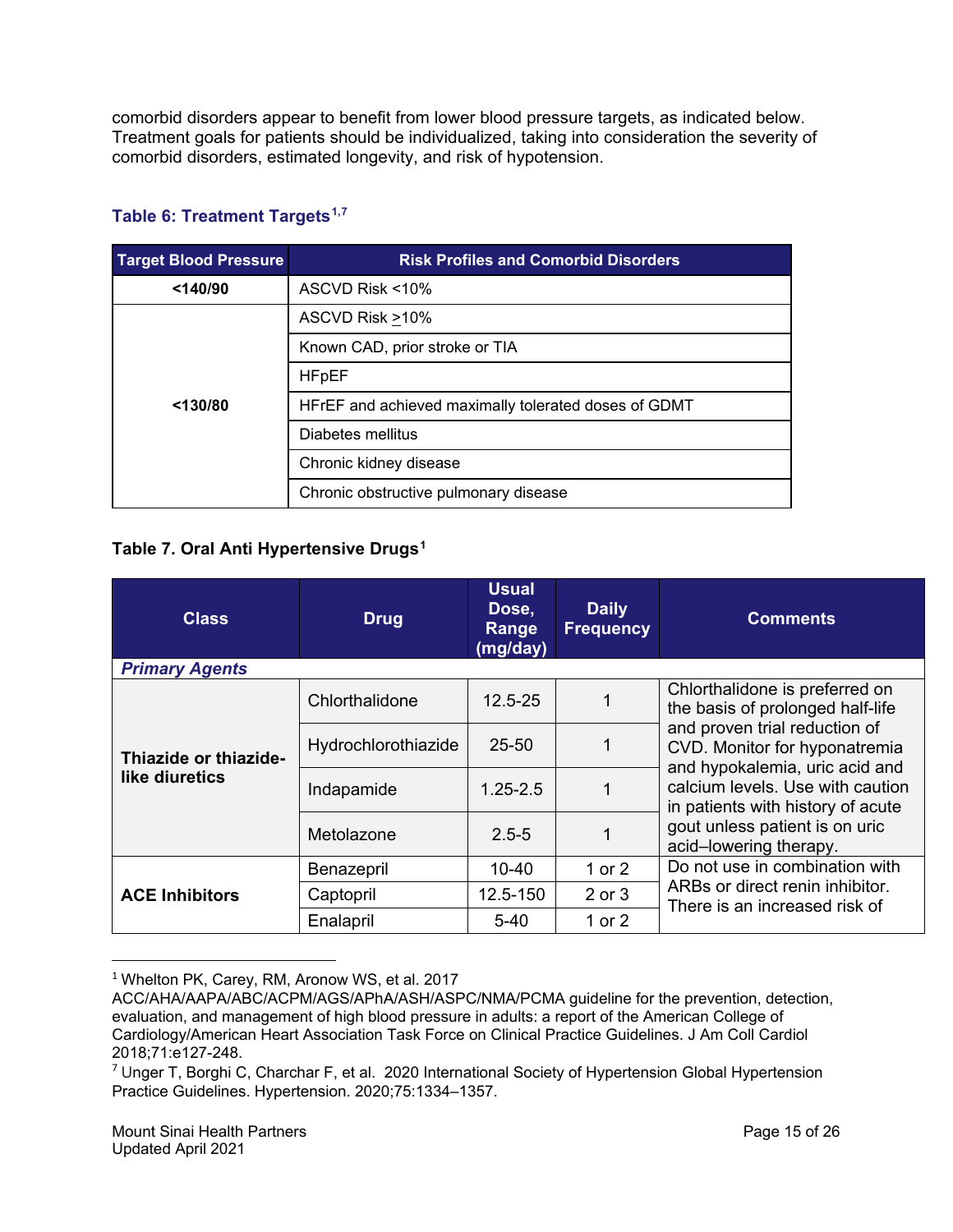|                                | Fosinopril                    | $10 - 40$  | 1              | hyperkalemia, especially in                                                                                                            |  |
|--------------------------------|-------------------------------|------------|----------------|----------------------------------------------------------------------------------------------------------------------------------------|--|
|                                | Lisinopril                    | $10 - 40$  | 1              | patients with CKD or in those on                                                                                                       |  |
|                                | Moexipril                     | $7.5 - 30$ | 1 or 2         | K+ supplements or K+-sparing<br>drugs. There is a risk of acute                                                                        |  |
|                                | Perindopril                   | $4 - 16$   | 1              | renal failure in patients with                                                                                                         |  |
|                                | Quinapril                     | 10-80      | 1 or 2         | severe bilateral renal artery                                                                                                          |  |
|                                | Ramipril                      | $2.5 - 20$ | 1 or 2         | stenosis. Do not use if patient                                                                                                        |  |
|                                |                               |            |                | has history of angioedema with<br>ACE inhibitors. Avoid in                                                                             |  |
|                                | Trandolapril                  | $1 - 4$    | 1              | pregnancy.                                                                                                                             |  |
|                                | Azilsartan                    | 40-80      | 1              | Do not use in combination with<br>ACE inhibitors or direct renin<br>inhibitor. There is an increased<br>risk of hyperkalemia in CKD or |  |
|                                | Candesartan                   | $8 - 32$   | 1              |                                                                                                                                        |  |
|                                | Eprosartan                    | 600-800    | 1 or 2         | in those on K+ supplements or<br>K+-sparing drugs. There is a risk                                                                     |  |
| <b>ARBs</b>                    | Irbesartan                    | 150-300    | 1              | of acute renal failure in patients<br>with severe bilateral renal artery                                                               |  |
|                                | Losartan                      | 50-100     | 1 or $2$       | stenosis. Do not use if patient<br>has history of angioedema with                                                                      |  |
|                                | Olmesartan                    | 20-40      | 1              | ARBs. Patients with a history of<br>angioedema with an ACE                                                                             |  |
|                                | Telmisartan                   | 20-80      | 1              | inhibitor can receive an ARB<br>beginning 6 weeks after ACE                                                                            |  |
|                                | Valsartan                     | 80-320     | 1              | inhibitor is discontinued.Avoid in<br>pregnancy.                                                                                       |  |
|                                | Amlodipine                    | $2.5 - 10$ | 1              | Avoid use in patients with                                                                                                             |  |
|                                | Felodipine                    | $2.5 - 10$ | 1              | HFrEF; amlodipine or felodipine                                                                                                        |  |
| $CCB -$                        | Isradipine                    | $5 - 10$   | $\overline{2}$ | may be used if required. They<br>are associated with dose-related                                                                      |  |
| dihydropyridines               | Nicardipine SR                | 60-120     | 1              | pedal edema, which is more<br>common in women than men.                                                                                |  |
|                                | Nifedipine LA                 | 30-90      | 1              |                                                                                                                                        |  |
|                                | Nisoldipine                   | 17-34      | 1              |                                                                                                                                        |  |
| $CCB -$<br>nondihydropyridines | <b>Diltiazem ER</b>           | 120-360    | 1              | Avoid routine use with beta<br>blockers due to increased risk of<br>bradycardia and heart block. Do                                    |  |
|                                | Verapamil IR                  | 120-360    | 3              | not use in patients with HFrEF.<br>There are drug interactions with<br>diltiazem and verapamil<br>(CYP3A4 major substrate and          |  |
|                                | Verapamil SR                  | 120-360    | 1 or $2$       |                                                                                                                                        |  |
|                                | Verapamil-delayed<br>onset ER | 100-360    | 1 (evening)    | moderate inhibitor).                                                                                                                   |  |
| <b>Secondary Agents</b>        |                               |            |                |                                                                                                                                        |  |
| Diuretics-loop                 | <b>Bumetanide</b>             | $0.5 - 2$  | $\overline{2}$ | These are preferred diuretics in<br>patients with symptomatic HF.                                                                      |  |
|                                | Furosemide                    | 20-80      | $\overline{2}$ | They are preferred over<br>thiazides in patients with                                                                                  |  |
|                                | Torsemide                     | $5 - 10$   | 1              | moderate-to-severe CKD (eg,<br>GFR <30 mL/min).                                                                                        |  |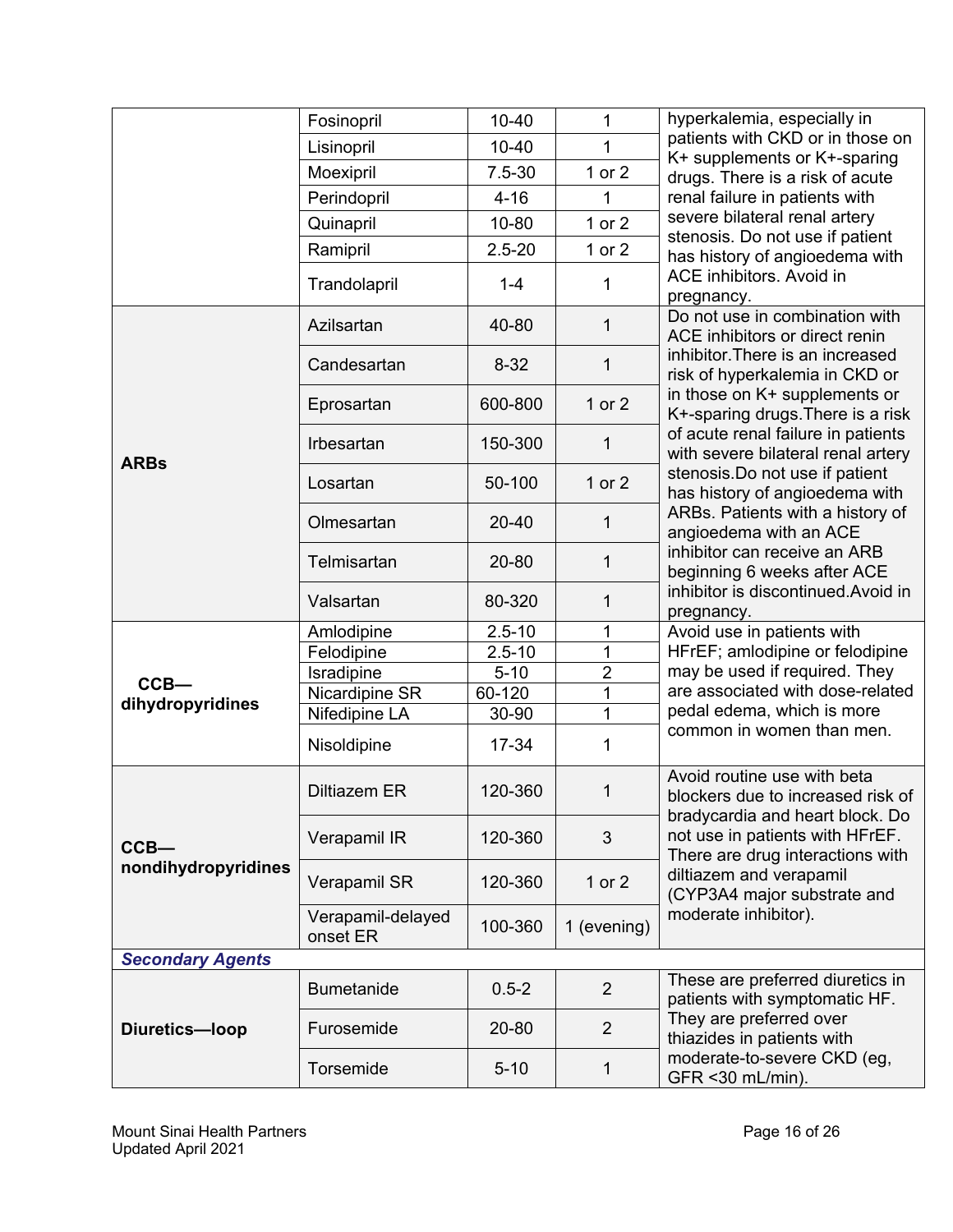| Diuretics-<br>potassium sparing                       | Amiloride                | $5 - 10$   | 1 or $2$       | These monotherapy agents are<br>minimally effective<br>antihypertensives. Combination<br>therapy of potassium-sparing<br>diuretic with a thiazide can be<br>considered in patients with<br>hypokalemia on thiazide<br>monotherapy. Avoid in patients<br>with significant CKD (eg, GFR)<br><45 mL/min). |
|-------------------------------------------------------|--------------------------|------------|----------------|--------------------------------------------------------------------------------------------------------------------------------------------------------------------------------------------------------------------------------------------------------------------------------------------------------|
|                                                       | Triamterene              | 50-100     | $1$ or $2$     |                                                                                                                                                                                                                                                                                                        |
| Diuretics-<br>aldosterone<br>antagonists              | Eplerenone               | 50-100     | 1 or 2         | These are preferred agents in<br>primary aldosteronism and<br>resistant hypertension.<br>Spironolactone is associated<br>with greater risk of<br>gynecomastia and impotence as<br>compared with eplerenone. This                                                                                       |
|                                                       | Spironolactone           | 25-100     | 1              | is common add-on therapy in<br>resistant hypertension. Avoid<br>use with K+ supplements, other<br>K+-sparing diuretics, or<br>significant renal dysfunction.<br>Eplerenone often requires twice-<br>daily dosing for adequate BP<br>lowering.                                                          |
| <b>Beta blockers-</b><br>cardioselective              | Atenolol                 | 25-100     | 1              | Beta blockers are not<br>recommended as first-line<br>agents unless the patient has<br>IHD or HF. These are preferred<br>in patients with bronchospastic<br>airway disease requiring a beta                                                                                                            |
|                                                       | Betaxolol                | $5 - 20$   | 1              |                                                                                                                                                                                                                                                                                                        |
|                                                       | Bisoprolol               | $2.5 - 10$ | 1              |                                                                                                                                                                                                                                                                                                        |
|                                                       |                          |            |                |                                                                                                                                                                                                                                                                                                        |
|                                                       | Metoprolol tartrate      | 100-200    | $\overline{2}$ | blocker. Bisoprolol and<br>metoprolol succinate are                                                                                                                                                                                                                                                    |
|                                                       | Metoprolol<br>succinate  | 50-200     | 1              | preferred in patients with HFrEF.<br>Avoid abrupt cessation.                                                                                                                                                                                                                                           |
| Beta blockers-<br>cardioselective and<br>vasodilatory | Nebivolol                | $5-40$     | 1              | Nebivolol induces nitric oxide-<br>induced vasodilation. Avoid<br>abrupt cessation.                                                                                                                                                                                                                    |
|                                                       | Nadolol                  | 40-120     | 1              | Avoid in patients with reactive                                                                                                                                                                                                                                                                        |
| <b>Beta blockers-</b>                                 | Propranolol IR           | 80-180     | $\overline{2}$ | airways disease. Avoid abrupt                                                                                                                                                                                                                                                                          |
| noncardioselective                                    | Propranolol LA           | 80-160     | 1              | cessation.                                                                                                                                                                                                                                                                                             |
| Beta blockers-                                        | Acebutolol               | 200-800    | $\overline{2}$ | Generally avoid, especially in                                                                                                                                                                                                                                                                         |
| intrinsic                                             | Penbutolol               | $10 - 40$  | $\mathbf 1$    | patients with IHD or HF. Avoid                                                                                                                                                                                                                                                                         |
| sympathomimetic<br>activity                           | Pindolol                 | 10-60      | $\overline{2}$ | abrupt cessation.                                                                                                                                                                                                                                                                                      |
| <b>Beta blockers-</b><br>combined alpha-              | Carvedilol<br>Carvedilol | 12.5-50    | $\overline{2}$ | Carvedilol is preferred in<br>patients with HFrEF. Avoid<br>abrupt cessation.                                                                                                                                                                                                                          |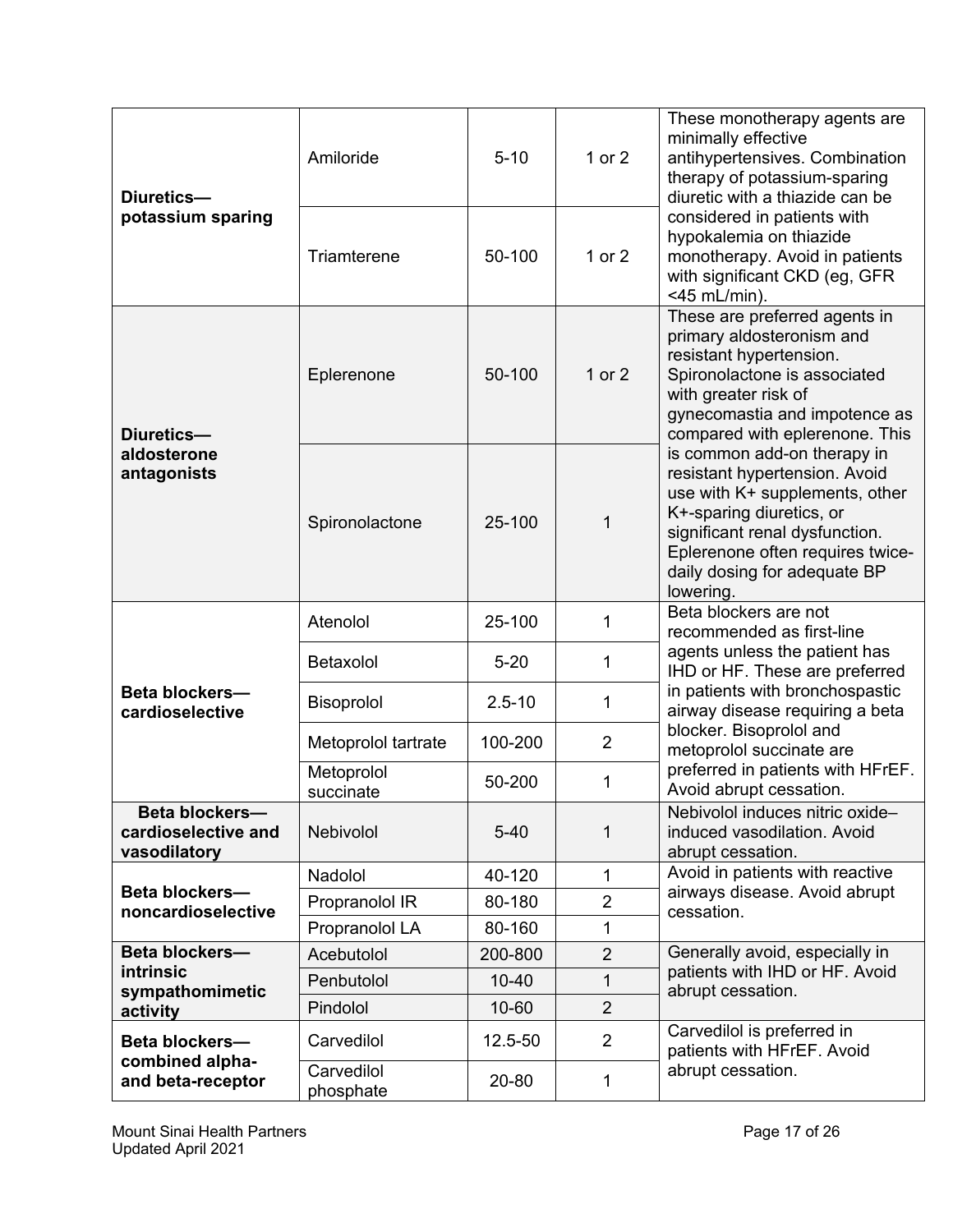|                                                                    | Labetalol       | 200-800          | $\overline{2}$ |                                                                                                                                                                                                                                                                                                                                                   |
|--------------------------------------------------------------------|-----------------|------------------|----------------|---------------------------------------------------------------------------------------------------------------------------------------------------------------------------------------------------------------------------------------------------------------------------------------------------------------------------------------------------|
| Direct renin inhibitor                                             | Aliskiren       | 150-300          | 1              | Do not use in combination with<br>ACE inhibitors or ARBs.<br>Aliskiren is very long acting.<br>There is an increased risk of<br>hyperkalemia in CKD or in those<br>on K+ supplements or K+-<br>sparing drugs. Aliskiren may<br>cause acute renal failure in<br>patients with severe bilateral<br>renal artery stenosis. Avoid in<br>pregnancy.    |
|                                                                    | Doxazosin       | $1 - 8$          | 1              | These are associated with<br>orthostatic hypotension,                                                                                                                                                                                                                                                                                             |
| <b>Alpha-1 blockers</b>                                            | Prazosin        | $2 - 20$         | 2 or 3         | especially in older adults. They<br>may be considered as second-                                                                                                                                                                                                                                                                                  |
|                                                                    | Terazosin       | $1 - 20$         | 1 or 2         | line agent in patients with<br>concomitant BPH.                                                                                                                                                                                                                                                                                                   |
| Central alpha 1-<br>agonist and other<br>centrally acting<br>drugs | Clonidine oral  | $0.1 - 0.8$      | $\overline{2}$ | These are generally reserved as<br>last-line because of significant                                                                                                                                                                                                                                                                               |
|                                                                    | Clonidine patch | $0.1 - 0.3$      | 1 weekly       | CNS adverse effects, especially<br>in older adults. Avoid abrupt                                                                                                                                                                                                                                                                                  |
|                                                                    | Methyldopa      | $250 -$<br>1,000 | $\overline{2}$ | discontinuation of clonidine,<br>which may induce hypertensive                                                                                                                                                                                                                                                                                    |
|                                                                    | Guanfacine      | $0.5 - 2$        | $\mathbf{1}$   | crisis; clonidine must be tapered<br>to avoid rebound hypertension.                                                                                                                                                                                                                                                                               |
| <b>Direct vasodilators</b>                                         | Hydralazine     | 100-200          | 2 or 3         | These are associated with<br>sodium and water retention and<br>reflex tachycardia; use with a<br>diuretic and beta blocker.<br>Hydralazine is associated with<br>drug-induced lupus-like<br>syndrome at higher doses.<br>Minoxidil is associated with<br>hirsutism and requires a loop<br>diuretic. Minoxidil can induce<br>pericardial effusion. |
|                                                                    | Minoxidil       | $5 - 100$        | $1 - 3$        |                                                                                                                                                                                                                                                                                                                                                   |

\*Dosages may vary from those listed in the FDA-approved labeling (available at [https://dailymed.nlm.nih.gov/dailymed/\)](https://dailymed.nlm.nih.gov/dailymed/). ACE indicates angiotensin-converting enzyme; ARB, angiotensin receptor blocker; BP, blood pressure; BPH, benign prostatic hyperplasia; CCB, calcium channel blocker; CKD, chronic kidney disease; CNS, central nervous system; CVD, cardiovascular disease; ER, extended release; GFR, glomerular filtration rate; HF, heart failure; HFrEF, heart failure with reduced ejection fraction; IHD, ischemic heart disease; IR, immediate release; LA, long-acting; and SR, sustained release.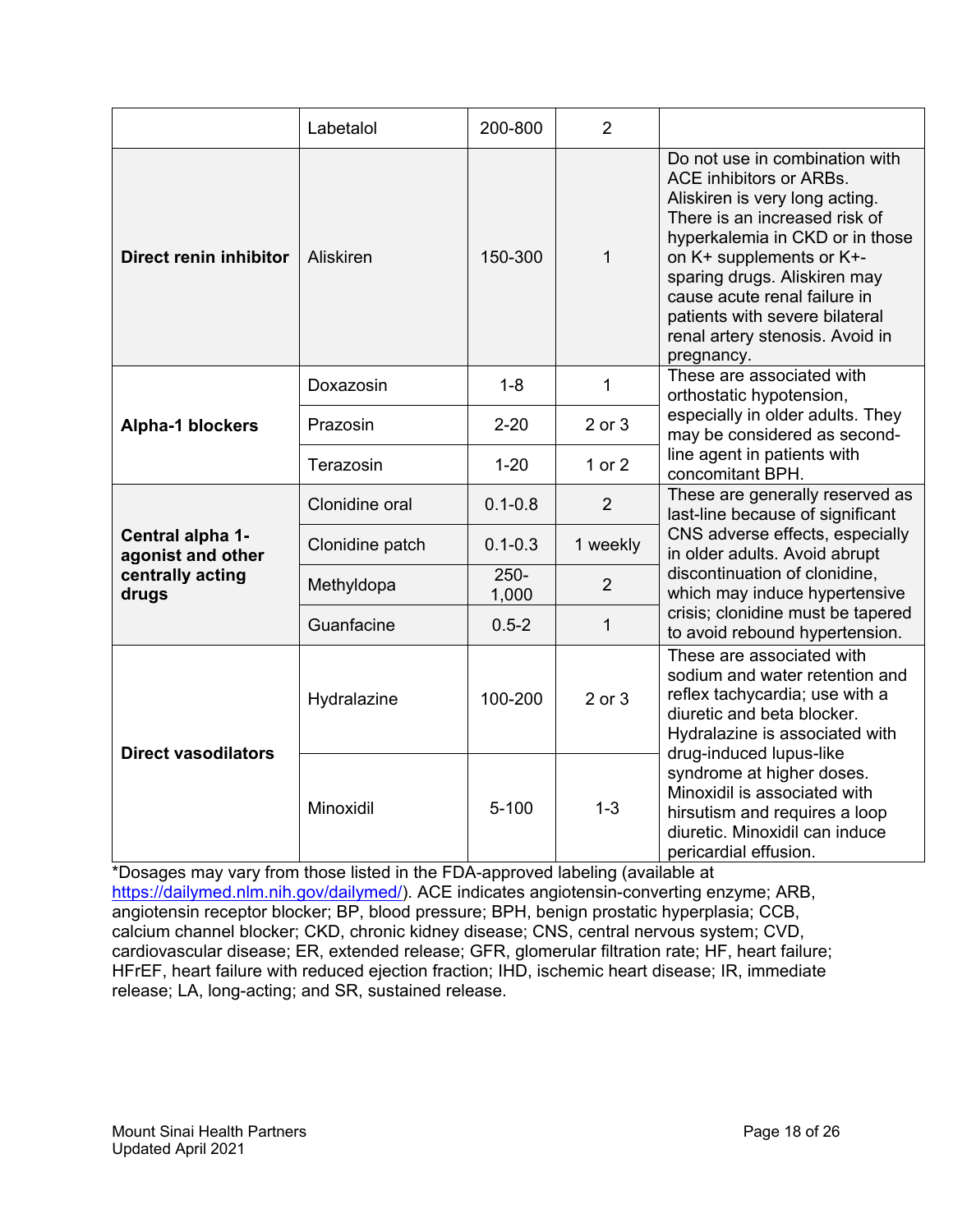**Table 8: Single Pill Medication Combinations[9](#page-18-0)**

| <b>Medication Classes</b> | <b>Generic Name</b>       | <b>Brand Name</b>     |
|---------------------------|---------------------------|-----------------------|
| <b>ARB and Diuretic</b>   | Candesartan-HCTZ          | Atacand-HCT           |
|                           | Valsartan-HCTZ            | Diovan-HCT            |
|                           | Losartan-HCTZ             | Hyzaar                |
|                           | Olmesartan-HCTZ           | Benicar-HCT           |
|                           | Telmisartan-HCTZ          | Micardis-HCT          |
|                           | Irbesartan-HCTZ           | Avalide               |
| <b>ACE and Diuretic</b>   | Quinapril-HCTZ            | Accuretic             |
|                           | Benazepril-HCTZ           | Lotensin-HCT          |
|                           | Enalapril-HCTZ            | Vasorectic            |
|                           | Fosinopril-HCTZ           | Monopril-HCT          |
|                           | Lisinopril-HCTZ           | Prinizide, Zestoretic |
| <b>CCB and ACE/ARB</b>    | Amlodipine-Benazepril     | Lotrel                |
|                           | Amlodipine-Valsartan      | Exforge               |
|                           | Amlodipine Olmesartan     | Azor                  |
|                           | Amlodipine-Telmisartan    | Twynsta               |
| <b>BB and Diuretics</b>   | Atenolol-Chlorthalidone   | Tenorectic            |
|                           | Bisoprolol-Chlorthalidone | Ziac                  |
|                           | Metoprolol succinate-HCTZ | Dutoprol              |
|                           | Metoprolol tartrate-HCTZ  | <b>Lopressor HCT</b>  |

\*HCTZ-Hydrochlorothiazide

# **Resistant Hypertension[1,](#page-18-1)[7](#page-18-2)**

**Resistant hypertension is defined as seated office BP >140/90 mm Hg in a patient treated with three or more antihypertensive medications at optimal (or maximally tolerated) doses including a diuretic** and after excluding pseudo-resistance (poor BP measurement technique, white coat effect, non-adherence and suboptimal choices in antihypertensive therapy) as well as substance/drug-induced hypertension and secondary hypertension. Resistant hypertension affects around 10% of hypertensive individuals and increases the risk of CAD, Chronic HF, CVA, EDRD and all-cause mortality. Approximately 50% of patients diagnosed with resistant hypertension have pseudo-resistance rather than true resistant hypertension.

<span id="page-18-0"></span><sup>&</sup>lt;sup>9</sup> In Epocrates Essentials for Apple IOS Version 4.6. (Mobile application Software} Retrieved from [www.epocrates.com,](http://www.epocrates.com/) accessed 4/2021

<span id="page-18-1"></span><sup>&</sup>lt;sup>1</sup> Whelton PK, Carey, RM, Aronow WS, et al. 2017

ACC/AHA/AAPA/ABC/ACPM/AGS/APhA/ASH/ASPC/NMA/PCMA guideline for the prevention, detection, evaluation, and management of high blood pressure in adults: a report of the American College of Cardiology/American Heart Association Task Force on Clinical Practice Guidelines. J Am Coll Cardiol 2018;71:e127-248.

<span id="page-18-2"></span> $7$  Unger T, Borghi C, Charchar F, et al. 2020 International Society of Hypertension Global Hypertension Practice Guidelines. Hypertension. 2020;75:1334–1357.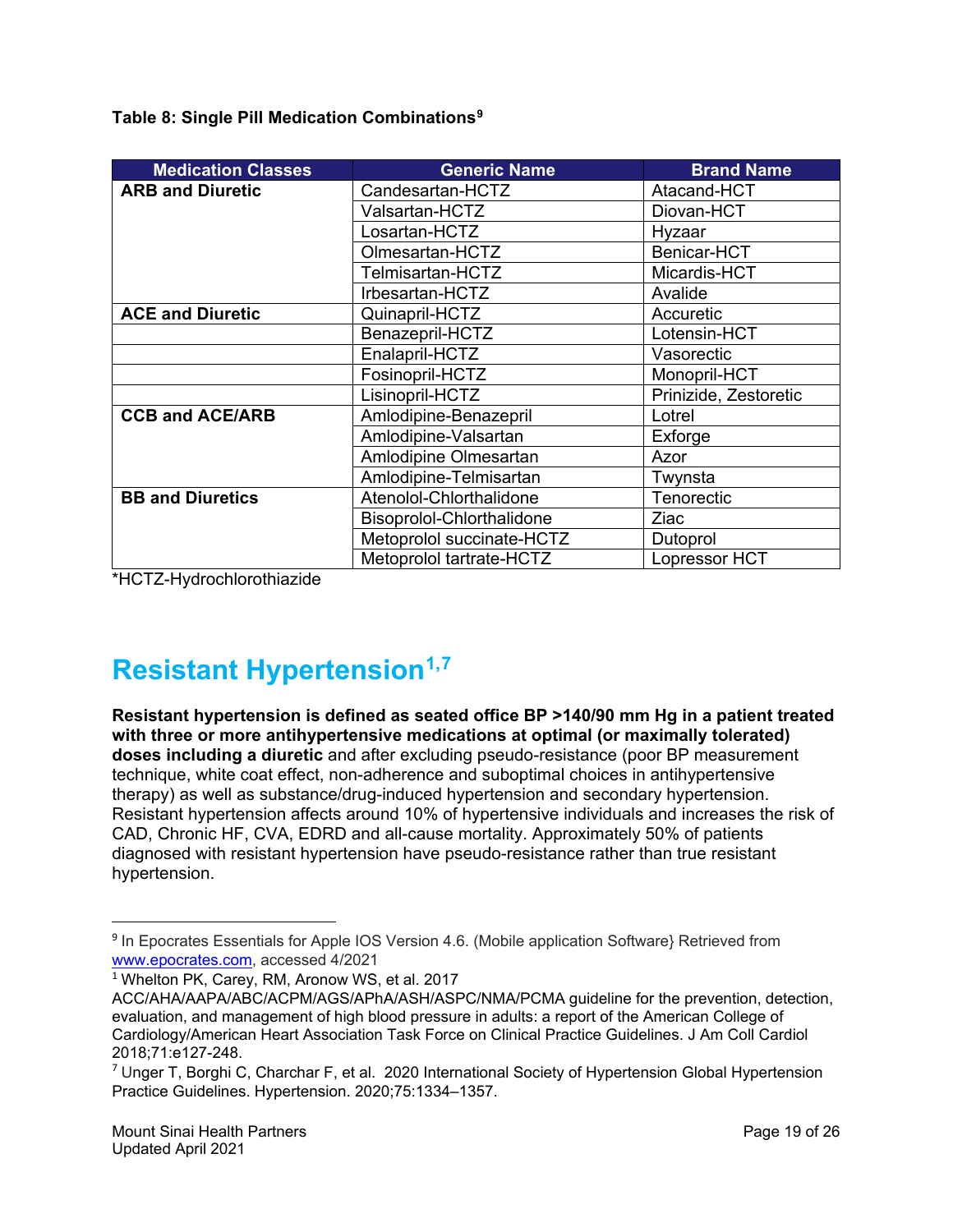### **Treatment**

Optimize lifestyle and medications. If GFR <30 or volume overload, initiate loop diuretics. **Add a low dose of spironolactone as the 4th line agent in those whose serum potassium is <4.5 mmol/L and whose eGFR is >45 ml/min to achieve BP targets.** If spironolactone is contraindicated or not tolerated, eplerenone, amiloride, doxazosin, clonidine, and beta-blockers are alternatives, or any available antihypertensive class not already in use. Giving one of the antihypertensive medications in the evening may improve control.

# **Secondary HTN[1,](#page-19-0)[7](#page-19-1)**

**A specific cause of secondary hypertension can be identified in 5%–10% of hypertensive patients**. Early diagnosis of secondary hypertension and the institution of appropriate targeted treatment have the potential to cure hypertension in some patients or improve BP control/reduce the number of prescribed antihypertensive medications in others. **The most common types of secondary hypertension in adults are renal parenchymal disease, renovascular hypertension, primary aldosteronism, chronic sleep apnea, and substance/drug-induced.**

#### **Consider screening for secondary hypertension in:**

- Patients with early onset hypertension (<30 years of age) particularly in the absence of hypertension risk factors (obesity, metabolic syndrome, familial history etc.)
- Resistant hypertension
- Individuals with sudden deterioration in BP control
- Hypertensive urgency and emergency
- Those presenting with high probability of secondary hypertension based on strong clinical clues.

### **Primary Aldosteronism[10](#page-19-2)**

- **Screen if resistant HTN, hypokalemia (spontaneous or diuretic induced), incidental adrenal mass, CVA < 40 y/o, FHX early onset HTN or primary aldosteromism.**
- Protocol for Diagnosis
	- $\circ$  Correct hypokalemia if present and encourage liberal dietary sodium intake
	- $\circ$  Stop mineralocorticoid receptor antagonists (spironolactone, eplenerone), amiloride, triamterene, and potassium wasting diuretics >4 weeks prior to testing,
	- $\circ$  The discontinuation of all potentially confounding medications is not required for screening.

<span id="page-19-0"></span> $1$  Whelton PK, Carey, RM, Aronow WS, et al. 2017

ACC/AHA/AAPA/ABC/ACPM/AGS/APhA/ASH/ASPC/NMA/PCMA guideline for the prevention, detection, evaluation, and management of high blood pressure in adults: a report of the American College of Cardiology/American Heart Association Task Force on Clinical Practice Guidelines. J Am Coll Cardiol 2018;71:e127-248.

<span id="page-19-1"></span> $7$  Unger T, Borghi C, Charchar F, et al. 2020 International Society of Hypertension Global Hypertension Practice Guidelines. Hypertension. 2020;75:1334–1357.

<span id="page-19-2"></span><sup>&</sup>lt;sup>10</sup> Funder JW, Carey RM, Mantero F. The Management of Primary Aldosteronism: Case Detection, Diagnosis, and Treatment: An Endocrine Society Clinical Practice Guideline J Clin Endocrinol Metab, 2016;101:1889–1916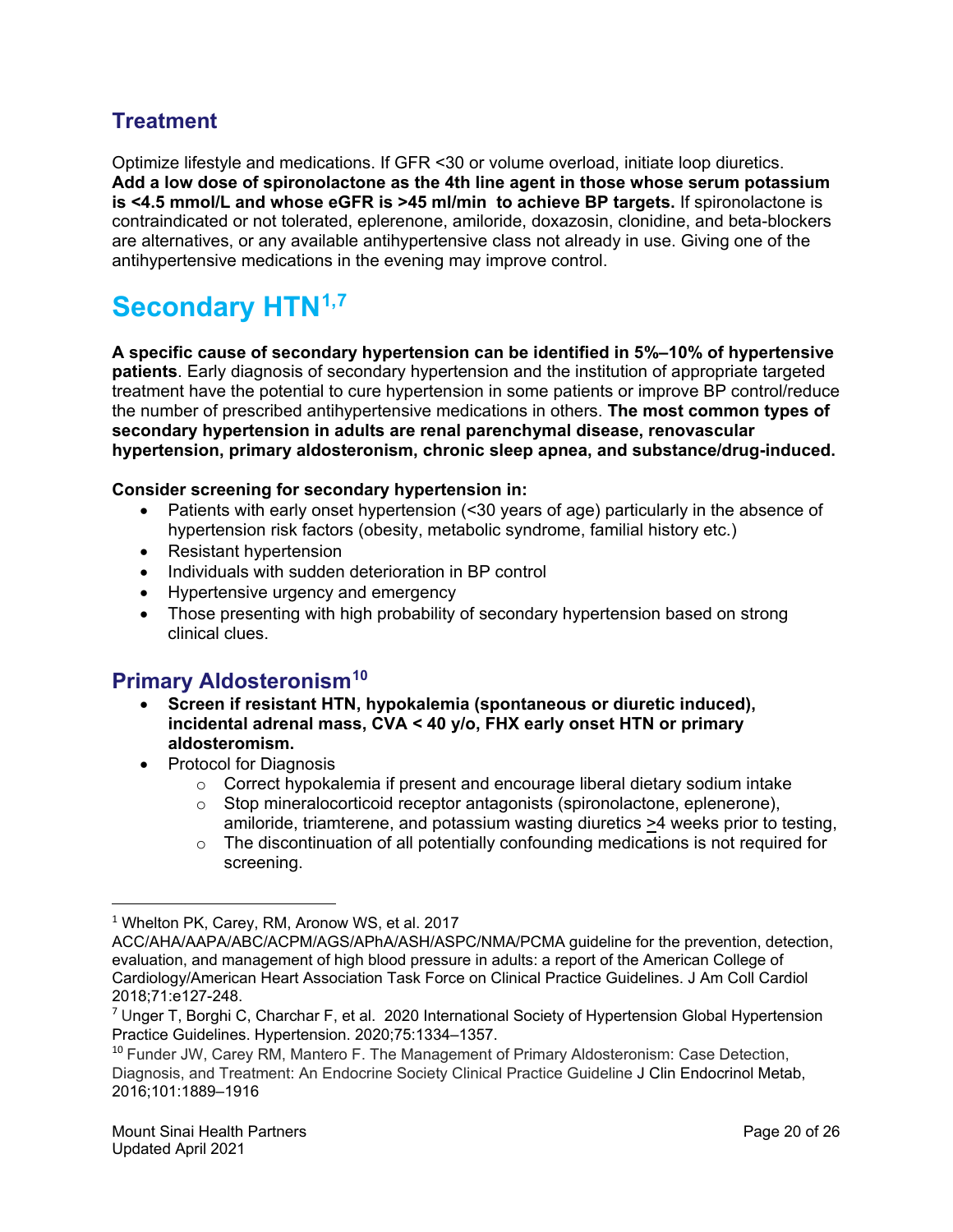- o Measure Aldosterone-Renin Ratio (ARR)
	- Obtain early morning specimen in ambulatory setting, after patient seated for  $>5$  min
	- Measure Plasma Aldosterone (PAC, ng/dl) and Plasma Renin Activity (PRA, ng/ml/hr). Direct Renin Concentrations (DRC, ng/dl) can be used in place of PRA.
	- A PAC-PRA Ratio >30 or PAC-DRC >5.7 are highly suggestive of primary aldosteronism.
- $\circ$  In borderline cases, beta blockers cause false positive results, ACE, ARB, and CKD can cause false negative results.
- $\circ$  Confirmatory testing often required to demonstrate autonomous aldosterone secretion despite salt and fluid loading (saline infusion, fludrocortisone suppression, or dietary sodium loading tests). If spontaneous hypokalemia, PAC >20 ng/dl, and PRA undetectable, then confirmatory testing is not necessary.
- o Further evaluation of confirmed cases with adrenal CT scan is indicated to determine disease subtype

#### **Renovascular Disease**

- Screen if HTN of abrupt onset or worsening, flash pulmonary edema, early onset HTN especially in women (Fibromuscular Dysplasia)
- Listen for abdominal bruits or bruits over other arteries
- Renal Duplex Ultrasound, MRA or CTA

### **Renal Parenchymal Disease**

- Screen if history of lower urinary tract symptoms, recurrent UTIs, analgesic abuse, family history of polycystic kidneys, abnormalities on physical exam, or abnormal urine dipstick (hematuria, proteinuria).
- Obtain serum creatine to estimate GFR and urine to assess albumin-creatinine ratio (ACR).
- Obtain renal ultrasound if history, exam, or lab results warrant.

#### **Obstructive Sleep Apnea**

- Screen if risk factors for sleep apnea present, such as loud snoring, apneaic episodes, daytime sleepiness, morning headaches, obesity, crowded oropharyngeal airway, large neck size (men >17 in, women >16 in), history of heart failure.
- The STOP-BANG questionnaire and other structured screening tools may help identify higher risk patients
- In-laboratory polysomongraphy (PSG) or unattended home sleep apnea testing (HSAT) used for diagnosis

# **Dietary, Herbal, and Medications that Cause Hypertension**

- Caffeine
- Nicotine (tobacco, vaping)
- Alcohol
- Herbals- Ephedra, MaHuang
- Medications (see Table 9)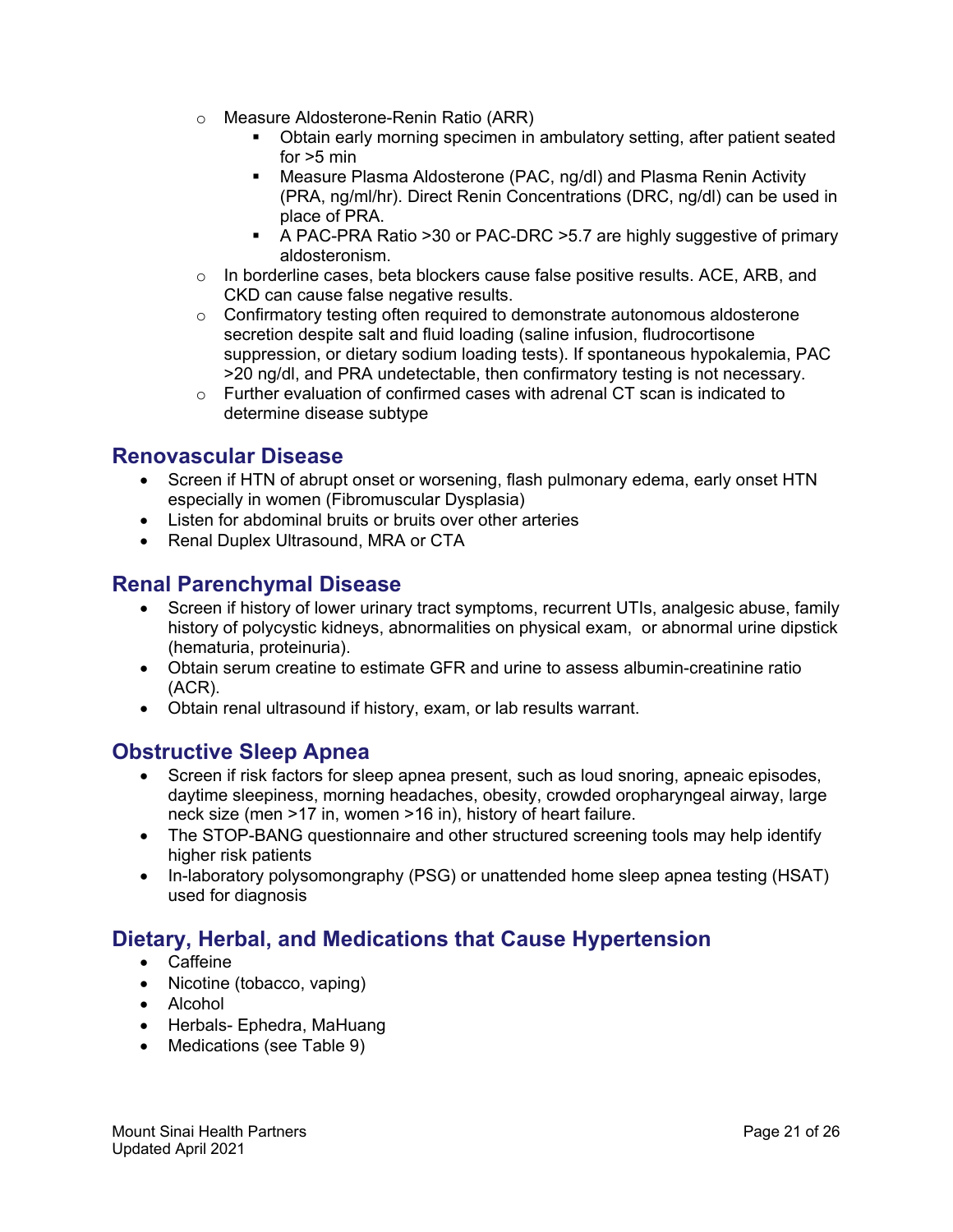| <b>Medication Class</b>                 | <b>Examples of Specific Medications</b>   |
|-----------------------------------------|-------------------------------------------|
| <b>Amphetamines</b>                     | Amphetamines, dextroamphetamine,          |
|                                         | methylphenidate, dexmethylphenidate       |
| <b>Antidepressants</b>                  | MAO inhibitors, SNRIs, tricyclic          |
|                                         | antidepressants                           |
| <b>Atypical antipsychotics</b>          | Clozapine, olanzapine                     |
| <b>Decongestants</b>                    | Pseudophedrine, phenylephrine             |
| <b>Erythropoeisis Stimulatng Agents</b> | Erythropoeitin                            |
| Immunosuppressants                      | Cyclosporine, tacrolimus                  |
| <b>Oral contraceptives</b>              | Both estrogen and progesterone containing |
|                                         | contraceptives can cause hypertension     |
| Nonsteroidal anti-inflammatory drugs    | Ibuprofen, naproxen, diclofenac           |
| (NSAIDs)                                |                                           |
| <b>Systemic corticosteroids</b>         | Prednisone, methylprednisolone,           |
|                                         | dexamethasone, fludrocortisone            |
| <b>Angiogenesis inhibitors</b>          | Bevacizumab                               |
| <b>Tyrosine kinase inhibitors</b>       | Sunitinib, sorafenib                      |

#### **Telehealth Visits[1](#page-21-1)**

- Telehealth has been demonstrated to improve blood pressure control.
- Both video and telephone-only visits can be utilized
- Proper patient education and preparation for these visits is necessary, including
	- o Instructing patients to successfully use the technology
	- $\circ$  Previously ordered lab, imaging, and other tests should be performed  $\sim$ 1 week prior to the appointment
	- o Results from home blood pressure monitoring should be uploading into EMR or faxed to office prior to the visit
	- o Blood pressure, pulse, and weight should be recorded on the day of appointment
	- o Current medications should be available to review during appointment
- **Providers should document the BP, pulse and weight recorded on day of visit in designated structured fields in EMR.**
- After Visit Summaries, patient education materials, orders, and referrals should be mailed to patient after visit

<span id="page-21-0"></span><sup>&</sup>lt;sup>1</sup> Whelton PK, Carey, RM, Aronow WS, et al. 2017

<span id="page-21-1"></span>ACC/AHA/AAPA/ABC/ACPM/AGS/APhA/ASH/ASPC/NMA/PCMA guideline for the prevention, detection, evaluation, and management of high blood pressure in adults: a report of the American College of Cardiology/American Heart Association Task Force on Clinical Practice Guidelines. J Am Coll Cardiol 2018;71:e127-248.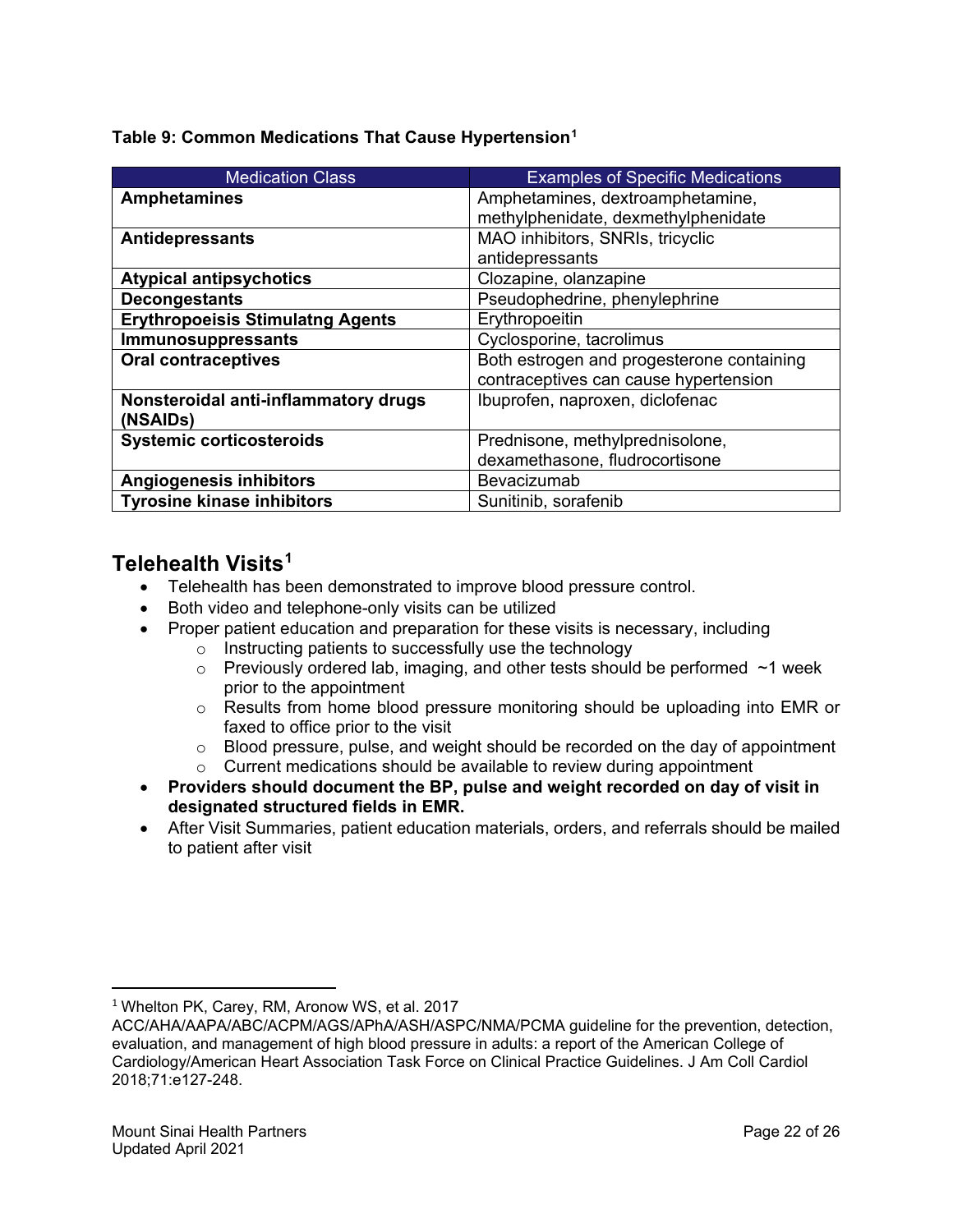# **Clinical Integration Care Delivery Steps**

- **Managing and empowering patients with HTN is a team sport[1](#page-22-0)**
- Team-based care of hypertension has been shown to improve blood pressure control
- A **wide-variety of team members** can be involved in the diagnosis, lifestyle changes, medication management and disease management activities. Please see table A below for care delivery steps.
- Below are **potential team members and options** to integrate specialty care, primary care and advanced practice providers.

#### **Table 10. Care Delivery Steps**

| <b>Care Delivery Step</b>                                                          | <b>Possible Team Member(s)</b>                                                                                      |
|------------------------------------------------------------------------------------|---------------------------------------------------------------------------------------------------------------------|
| <b>Diagnosis and Severity Classification</b>                                       | Cardiologists, Nephrologists, PCP,<br><b>Advanced Practice Provider (APP)</b>                                       |
| Initial Treatment (Lifestyle, Medications,<br><b>Nutrition</b> )                   | Cardiologists, Nephrologists, PCP,<br>APP, Clinical Pharmacist                                                      |
| <b>Maintenance Treatment (Medication</b><br><b>Adjust/Adherence, Nutrition)</b>    | Cardiologists, Nephrologists, PCP,<br>APP, Clinical Pharmacist                                                      |
| Self-Management (Weight monitoring/Symptom<br>response, Motivational Interviewing) | Cardiologists, Nephrologists, PCP,<br><b>Clinical Pharmacist, Care</b><br>Management (RN), Wellness Coach           |
| <b>Coordinate Specialty Treatment or Testing /</b><br><b>Advanced Care</b>         | Care Management (SW, RN)                                                                                            |
| <b>Behavioral Health- Screen and Refer/ Initiate</b><br><b>Treatment</b>           | PCP, APP, Pharmacy, LCSW                                                                                            |
| <b>Ambulatory Care Management / Home Care</b><br><b>Services</b>                   | Care Managers (RN, SW), Home<br>Health Aide, Community Paramedicine                                                 |
| <b>Tele-monitoring / Home Care Services</b>                                        | Cardiologists, Nephrologists, Clinical<br>Pharmacist, Care Management (RN),<br>Home Health Aide                     |
| <b>Palliative Care-Screening</b>                                                   | Cardiology, Nephrology, Geriatrics, or<br>Palliative Care Specialist, PCP, APP,<br>Pharmacist, Care Management (RN) |

# **Referrals**

Potential indications for referral for specialty care include

• Endocrinology

<span id="page-22-0"></span><sup>&</sup>lt;sup>1</sup> Whelton PK, Carey, RM, Aronow WS, et al. 2017

ACC/AHA/AAPA/ABC/ACPM/AGS/APhA/ASH/ASPC/NMA/PCMA guideline for the prevention, detection, evaluation, and management of high blood pressure in adults: a report of the American College of Cardiology/American Heart Association Task Force on Clinical Practice Guidelines. J Am Coll Cardiol 2018;71:e127-248.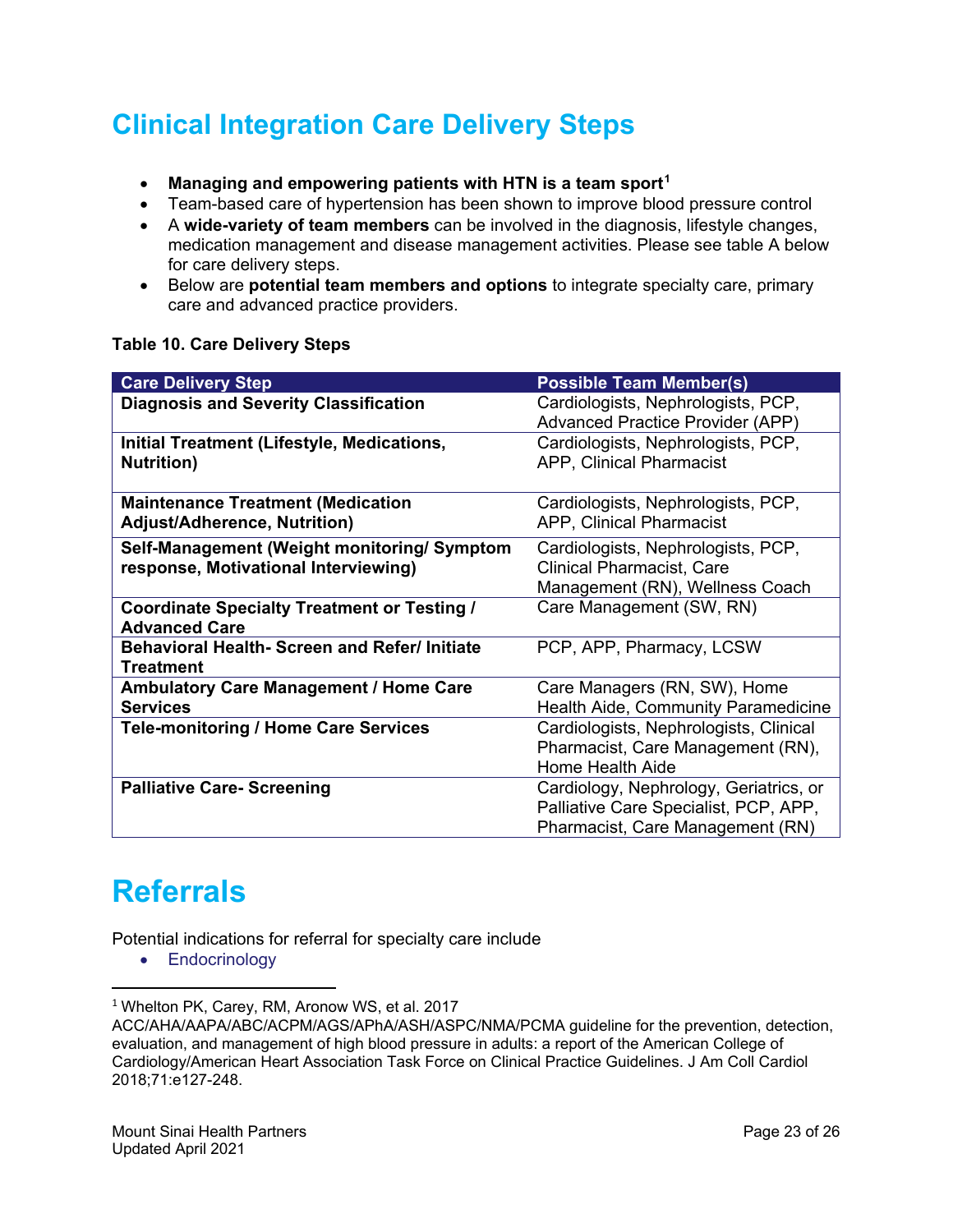- o **Evaluation and treatment of endocrine causes of secondary hypertension**
- o Treatment of other poorly controlled endocrine disorders that impact HTN care (DM, hyper/hypothyroidism, hypogonadism)
- Cardiology
	- o For **treatment of concomitant cardiac disease (CAD, HF, Afib)**
	- o Assessment and treatment of renovascular hypertension, particularly nonatherosclerotic causes, such as fibromuscular dysplasia
- Nephrology
	- o **Resistant hypertension**
	- $\circ$  To clarify the cause and treatment of comorbid CKD and assistance managing related complications

# **MSHS Disease Management Services**

#### **Clinical Pharmacy and Remote Patient Monitoring**

- Pharmacists are a **key part of the care team for chronic disease management** including HTN, diabetes, heart failure, and COPD.<sup>[1,](#page-23-1)[11](#page-23-2)</sup>
- They are **credentialed providers that can prescribe and adjust medications** through the Collaborative Drug Treatment Model.
- Referrals to Pharmacists
	- $\circ$  Uncontrolled chronic diseases, such as: Hypertension, diabetes, heart failure, asthma, COPD, depression, behavioral health
	- o Post Discharge
	- o High utilizers
	- o Polypharmacy, Medication Reconciliation and Medication Adherence

#### **Remote Patient Monitoring (RPM)**

- MSHP's "Connected Hearts Program" available across all employed primary care sites
- Enrolled patient receive bluetooth-enabled blood pressure monitoring devices and weight scales, as well as cellular-enable data hubs, provided at no cost to patients.
- Home blood pressure values are encrypted and uploaded into Epic flowsheets
- Pharmacists receive and respond to out-of-range alerts and adjust medications in collaboration with PCP.
- Patients who benefit from enrollment include those with:
	- o Poorly controlled hypertension
	- $\circ$  Comorbid disorders that warrant more intensified monitoring and treatment
	- o Limit access to office visits
	- o Interest and ability to participate in self-mangement

<span id="page-23-1"></span><span id="page-23-0"></span><sup>1</sup> Whelton PK, Carey, RM, Aronow WS, et al. 2017

<span id="page-23-2"></span><sup>11</sup> Practice Advisory on Collaborative Drug Therapy Management, American Academy off Managed care pharmacy, [https://www.amcp.org/sites/default/files/2019-](https://www.amcp.org/sites/default/files/2019-03/Practice%20Advisory%20on%20CDTM%202.2012_0.pdf) [03/Practice%20Advisory%20on%20CDTM%202.2012\\_0.pdf.](https://www.amcp.org/sites/default/files/2019-03/Practice%20Advisory%20on%20CDTM%202.2012_0.pdf) Accessed November 1, 2020

 $\overline{a}$ 

ACC/AHA/AAPA/ABC/ACPM/AGS/APhA/ASH/ASPC/NMA/PCMA guideline for the prevention, detection, evaluation, and management of high blood pressure in adults: a report of the American College of Cardiology/American Heart Association Task Force on Clinical Practice Guidelines. J Am Coll Cardiol 2018;71:e127-248.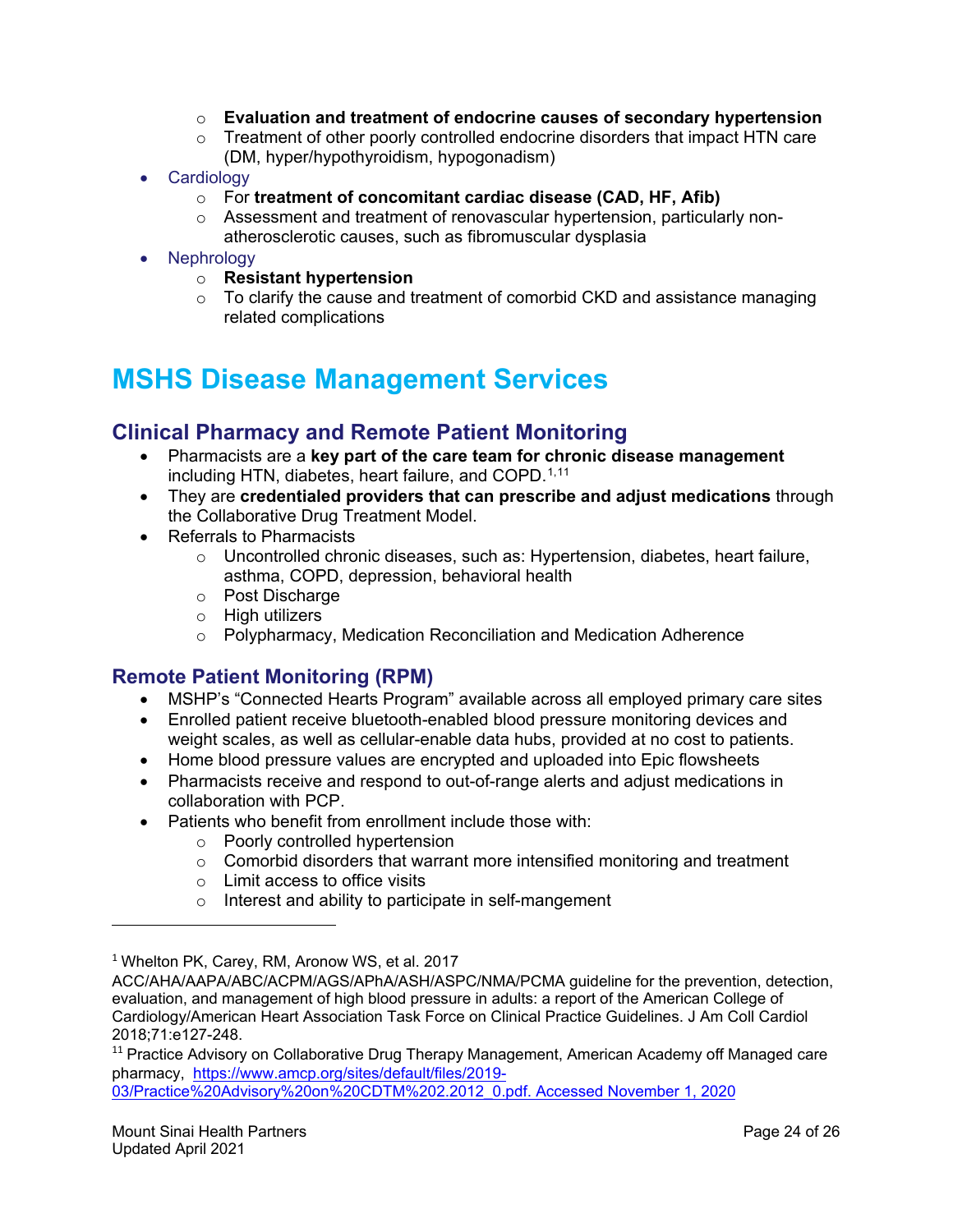- Patients can be referred using the "Referral to Condition Management Department" order in Epic.
- Medicare and Medicare Advantage Plans cover this service. In absence of secondary insurance, patients are responsible for the 20% coinsurance (\$8-20/month). Healthfirst Medicaid and some commercial plans also cover this program.

#### **Certified Diabetes Education Disease Management Team (Wellness coaches)**

- Certified Diabetes Educators (CDEs) practice at the top of their license. CDEs are embedded in primary and specialty offices to **help manage patients with both a diagnoses of Diabetes and HTN.**
- Patients receive customized education and strategies to achieve an optimal quality of life. CDE engagement includes:
	- $\circ$  Assessing and educating patients and caregivers on their health conditions,
	- $\circ$  Cohesive collaboration with the medical team to integrate evidenced- based care into patient's plan of care, ongoing monitoring, real time support and follow up by the medical team,
	- $\circ$  Seamless communication amongst the medical team, and specialty care consultations for high risk patients,
- Oversight and training by a Medical Director and outcomes evaluation.

## **Care Coordination in HTN at MSHS[12](#page-24-0)**

- The medical complexity inherent in many patients with HTN requires the involvement of multiple clinicians across many care settings.
- Interdisciplinary, team-based care may be the most effective approach to complex patients
- Mount Sinai Health Partners Care Management social workers and nurses partner with patients, family caregivers, and providers to identify and address known risk factors that can impact patients' health.
- **Care Management interventions include**:
	- $\circ$  A comprehensive assessment of the patient's understanding of and ability to manage their illness, including a psychosocial assessment.
	- o Development of a comprehensive care plan to set goals to optimize health and quality of life
- **Referral Criteria** may include those with:
	- $\circ$  Multiple no-shows, unexplained non-adherence to medications, testing or treatment
	- $\circ$  Demonstrated difficulty managing symptoms and/or disease processes (including those newly diagnosed)
	- $\circ$  Frequent admissions or ED visits that may be preventable with additional support
	- o Complex family dynamics that deplete the provider
	- o Difficulty accessing needed community-based care and a high "worry score", patients you as the provider are most worried about from visit to visit
	- **How to refer to Care Management** 
		- o **Use the MSHP Care Management Referral in Epic (order #391414).**

<span id="page-24-1"></span><span id="page-24-0"></span> $\overline{a}$ <sup>12</sup> Information developed and provided by the Mount Sinai Care Management Department